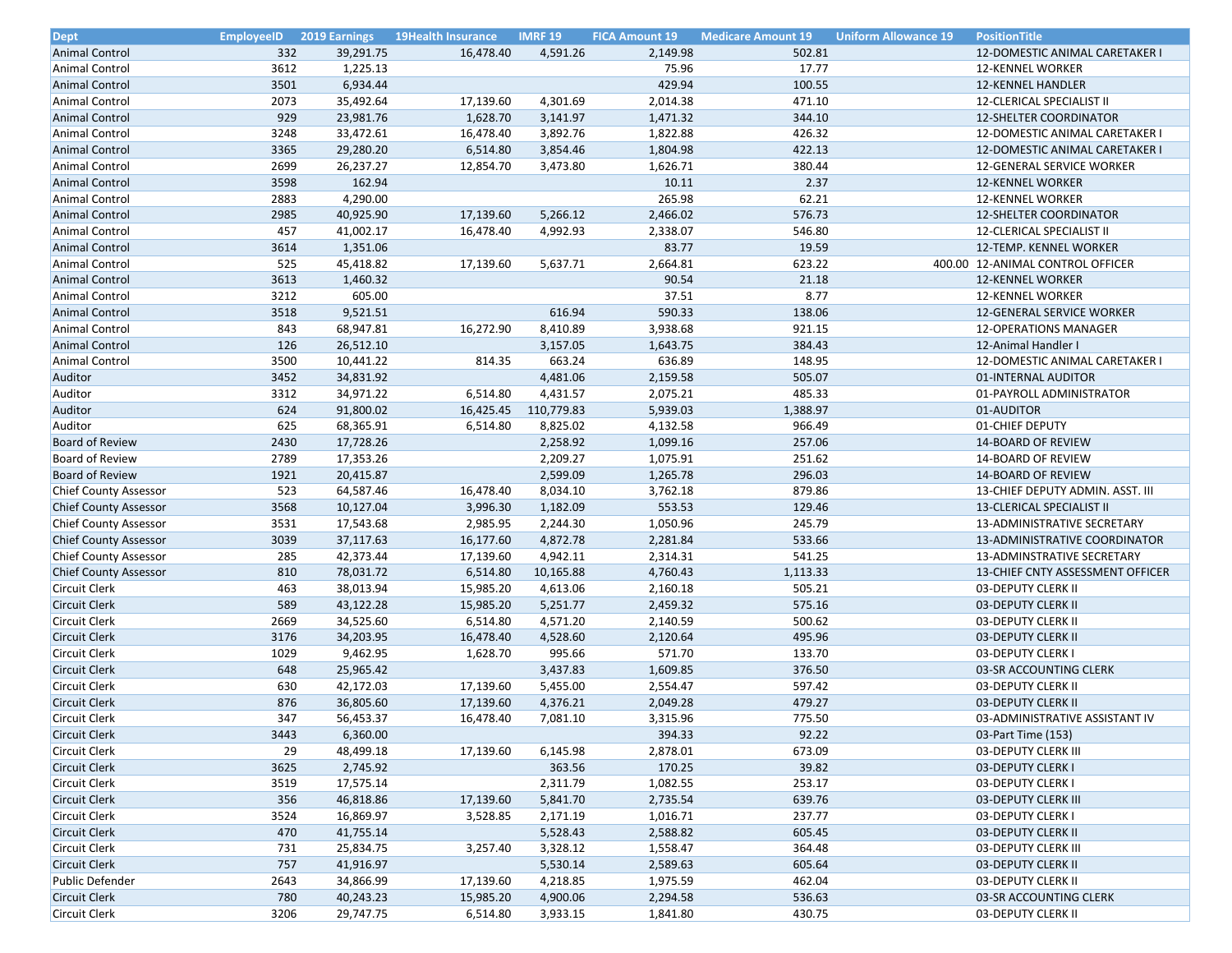| <b>Dept</b>                                           | <b>EmployeeID</b> | <b>2019 Earnings</b> | <b>19Health Insurance</b> | <b>IMRF 19</b> | <b>FICA Amount 19</b> | <b>Medicare Amount 19</b> | <b>Uniform Allowance 19</b> | <b>PositionTitle</b>                                      |
|-------------------------------------------------------|-------------------|----------------------|---------------------------|----------------|-----------------------|---------------------------|-----------------------------|-----------------------------------------------------------|
| <b>Circuit Clerk</b>                                  | 2671              | 34,373.07            | 16,478.40                 | 4,551.00       | 2,131.13              | 498.41                    |                             | 03-DEPUTY CLERK II                                        |
| Circuit Clerk                                         | 2183              | 27,708.58            | 11,322.85                 | 2,883.71       | 1,350.39              | 315.82                    |                             | 03-DEPUTY CLERK II                                        |
| <b>Circuit Clerk</b>                                  | 3448              | 465.00               |                           |                | 28.83                 | 6.75                      |                             | 03-Part Time (153)                                        |
| Circuit Clerk                                         | 833               | 40,926.77            |                           | 5,242.49       | 2,454.96              | 574.15                    |                             | 03-DEPUTY CLERK II                                        |
| <b>Circuit Clerk</b>                                  | 370               | 68,365.98            | 17,139.60                 | 8,776.30       | 4,109.76              | 961.15                    |                             | 03-CHIEF DEPUTY                                           |
| Circuit Clerk                                         | 614               | 27,864.61            | 8,569.80                  | 3,500.87       | 1,639.38              | 383.41                    |                             | 03-DEPUTY CLERK III                                       |
| <b>Circuit Clerk</b>                                  | 3042              | 33,337.46            |                           | 4,413.93       | 2,066.92              | 483.40                    |                             | 03-DEPUTY CLERK II (146)                                  |
| Circuit Clerk                                         | 445               | 54,444.64            | 6,514.80                  | 7,032.42       | 3,293.10              | 770.17                    |                             | 03-DEPUTY CLERK III                                       |
| <b>Circuit Clerk</b>                                  | 739               | 45,150.38            | 16,478.40                 | 5,761.80       | 2,698.14              | 631.02                    |                             | 03-DEPUTY CLERK II                                        |
| Circuit Clerk                                         | 805               | 53,701.19            | 16,478.40                 | 6,526.48       | 3,056.24              | 714.76                    |                             | 03-DEPUTY CLERK III                                       |
| <b>Circuit Clerk</b>                                  | 3624              | 3,149.76             |                           | 417.03         | 195.29                | 45.67                     |                             | 03-DEPUTY CLERK I                                         |
| Circuit Clerk                                         | 455               | 41,492.78            | 6,514.80                  | 5,317.59       | 2,490.08              | 582.36                    |                             | 03-DEPUTY CLERK II (153)                                  |
| <b>Circuit Clerk</b>                                  | 57                | 47,471.31            | 15,985.20                 | 5,797.27       | 2,714.74              | 634.90                    |                             | 03-DEPUTY CLERK III                                       |
| Circuit Clerk                                         | 2771              | 33,642.52            | 6,514.80                  | 4,279.88       | 2,004.21              | 468.72                    |                             | 03-DEPUTY CLERK II                                        |
| <b>Circuit Clerk</b>                                  | 3066              | 32,987.68            | 6,514.80                  | 4,367.58       | 2,045.24              | 478.32                    |                             | 03-DEPUTY CLERK II                                        |
| Circuit Clerk                                         | 629               | 54,337.98            | 15,985.20                 | 6,788.86       | 3,179.10              | 743.50                    |                             | 03-SYSTEMS MANAGER (153)                                  |
| <b>Circuit Clerk</b>                                  | 642               | 56,453.39            | 6,514.80                  | 7,300.21       | 3,418.48              | 799.48                    |                             | 03-ADMINISTRATIVE ASSISTANT IV                            |
| Circuit Clerk                                         | 2695              | 34,232.33            | 15,985.20                 | 3,969.59       | 1,858.88              | 434.73                    |                             | 03-DEPUTY CLERK II                                        |
| <b>Circuit Clerk</b>                                  | 817               | 91,800.02            | 15,319.15                 | 11,453.99      | 5,980.79              | 1,398.73                  |                             | 03-CIRCUIT CLERK                                          |
| Circuit Clerk                                         | 3586              | 5,350.88             |                           | 708.44         | 331.76                | 77.59                     |                             | 03-DEPUTY CLERK I                                         |
| <b>Circuit Clerk</b>                                  | 3208              | 32,636.97            | 15,985.20                 | 3,686.45       | 1,726.26              | 403.73                    |                             | 03-DEPUTY CLERK II                                        |
| Coroner                                               | 491               | 91,800.02            | 15,319.15                 | 104,681.09     | 5,633.09              | 1,317.42                  |                             | 06-CORONER                                                |
| Coroner                                               | 3041              | 68,365.98            | 16,478.40                 | 8,428.30       | 3,946.84              | 923.05                    |                             | <b>06-CHIEF DEPUTY</b>                                    |
| Coroner                                               | 2505              | 42,548.00            | 17,139.60                 | 5,102.46       | 2,389.34              | 558.79                    |                             | 06-MEDICOLEGAL ADMIN. SECRETARY                           |
| <b>County Administration</b>                          | 3569              | 11,229.60            | 1,628.70                  | 1,447.24       | 677.72                | 158.50                    |                             | 53-EXEC ASST COUNTYADMINISTRATOR                          |
|                                                       | 3461              | 28,358.40            | 5,429.00                  | 3,701.71       | 1,733.42              | 405.39                    |                             | 53-OFFICE ASSISTANT                                       |
| County Administration<br><b>County Administration</b> | 3317              | 119,513.32           | 6,514.80                  | 15,448.81      | 7,234.36              | 1,691.90                  |                             | 53-COUNTY ADMINISTRATOR                                   |
| County Board                                          | 2169              |                      |                           |                |                       | 98.02                     |                             |                                                           |
|                                                       | 3449              | 6,760.00<br>5,900.00 |                           |                | 419.12<br>365.80      | 85.55                     |                             | 02-COUNTY BOARD DISTRICT 12                               |
| <b>County Board</b>                                   | 2175              | 24,399.90            |                           |                |                       | 353.80                    |                             | 02-COUNTY BOARD DISTRICT 21                               |
| County Board<br>County Board                          | 2549              | 11,695.03            |                           |                | 1,512.79<br>725.09    | 169.58                    |                             | 02-COUNTY BOARD DISTRICT 13<br>02-COUNTY BOARD DISTRICT 5 |
| County Board                                          | 2554              | 6,000.00             |                           |                | 372.00                | 87.00                     |                             | 02-COUNTY BOARD DISTRICT 2                                |
|                                                       | 2543              |                      |                           |                | 412.92                | 96.57                     |                             |                                                           |
| <b>County Board</b>                                   | 1495              | 6,660.00             |                           |                | 319.17                | 74.65                     |                             | 02-COUNTY BOARD DISTRICT 9                                |
| County Board                                          |                   | 5,620.00             |                           |                |                       |                           |                             | 02-COUNTY BOARD DISTRICT 11                               |
| <b>County Board</b>                                   | 1758              | 6,920.00             |                           |                | 381.53                | 89.22                     |                             | 02-COUNTY BOARD DISTRICT 17                               |
| County Board                                          | 522               | 5,500.00             |                           |                | 341.00                | 79.75                     |                             | 02-COUNTY BOARD DISTRICT 19                               |
| <b>County Board</b>                                   | 689               | 6,460.00             |                           |                | 400.52                | 93.67                     |                             | 02-COUNTY BOARD DISTRICT 23                               |
| County Board                                          | 2173              | 8,431.69             |                           |                | 498.37                | 116.56                    |                             | 02-COUNTY BOARD DISTRICT 20                               |
| <b>County Board</b>                                   | 2174              | 6,100.00             |                           |                | 378.20                | 88.45                     |                             | 02-COUNTY BOARD DISTRICT 22                               |
| County Board                                          | 2996              | 9,635.03             |                           |                | 597.37                | 139.71                    |                             | 02-COUNTY BOARD DISTRICT 6                                |
| <b>County Board</b>                                   | 688               | 9,955.03             |                           |                | 617.21                | 144.35                    |                             | 02-COUNTY BOARD DISTRICT 4                                |
| County Board                                          | 1050              | 5,360.00             |                           |                | 332.32                | 77.72                     |                             | 02-COUNTY BOARD DISTRICT 1                                |
| <b>County Board</b>                                   | 3450              | 6,100.00             |                           |                | 378.20                | 88.45                     |                             | 02-COUNTY BOARD DISTRICT 14                               |
| County Board                                          | 2995              | 6,740.00             |                           |                | 417.88                | 97.73                     |                             | 02-COUNTY BOARD DISTRICT 3                                |
| <b>County Board</b>                                   | 2997              | 2,800.00             |                           |                | 173.60                | 40.60                     |                             | 02-COUNTY BOARD DISTRICT 10                               |
| County Board                                          | 3576              | 2,500.00             |                           |                | 155.00                | 36.25                     |                             | 02-COUNTY BOARD DISTRICT 10                               |
| <b>County Board</b>                                   | 2172              | 4,860.00             |                           |                | 301.32                | 70.47                     |                             | 02-COUNTY BOARD DISTRICT 24                               |
| County Board                                          | 2998              | 4,700.00             |                           |                | 291.40                | 68.15                     |                             | 02-COUNTY BOARD DISTRICT 7                                |
| <b>County Board</b>                                   | 1737              | 5,780.00             |                           |                | 358.36                | 83.81                     |                             | 02-COUNTY BOARD DISTRICT 18                               |
| County Board                                          | 3094              | 6,080.00             |                           |                | 376.96                | 88.16                     |                             | 02-COUNTY BOARD DISTRICT 15                               |
| <b>County Board</b>                                   | 2658              | 7,000.00             |                           |                | 434.00                | 101.50                    |                             | 02-COUNTY BOARD DISTRICT 16                               |
| County Board                                          | 2165              | 10,155.03            |                           |                | 629.61                | 147.25                    |                             | 02-COUNTY BOARD DISTRICT 8                                |
| <b>County Board</b>                                   | 1736              | 6,680.00             |                           |                | 414.16                | 96.86                     |                             | 02-COUNTY BOARD DISTRICT 25                               |
| County Building Maintenance                           | 565               | 42,985.71            | 6,514.80                  | 5,569.02       | 2,607.83              | 609.89                    |                             | 20-GENERAL SERVICE WORKER II                              |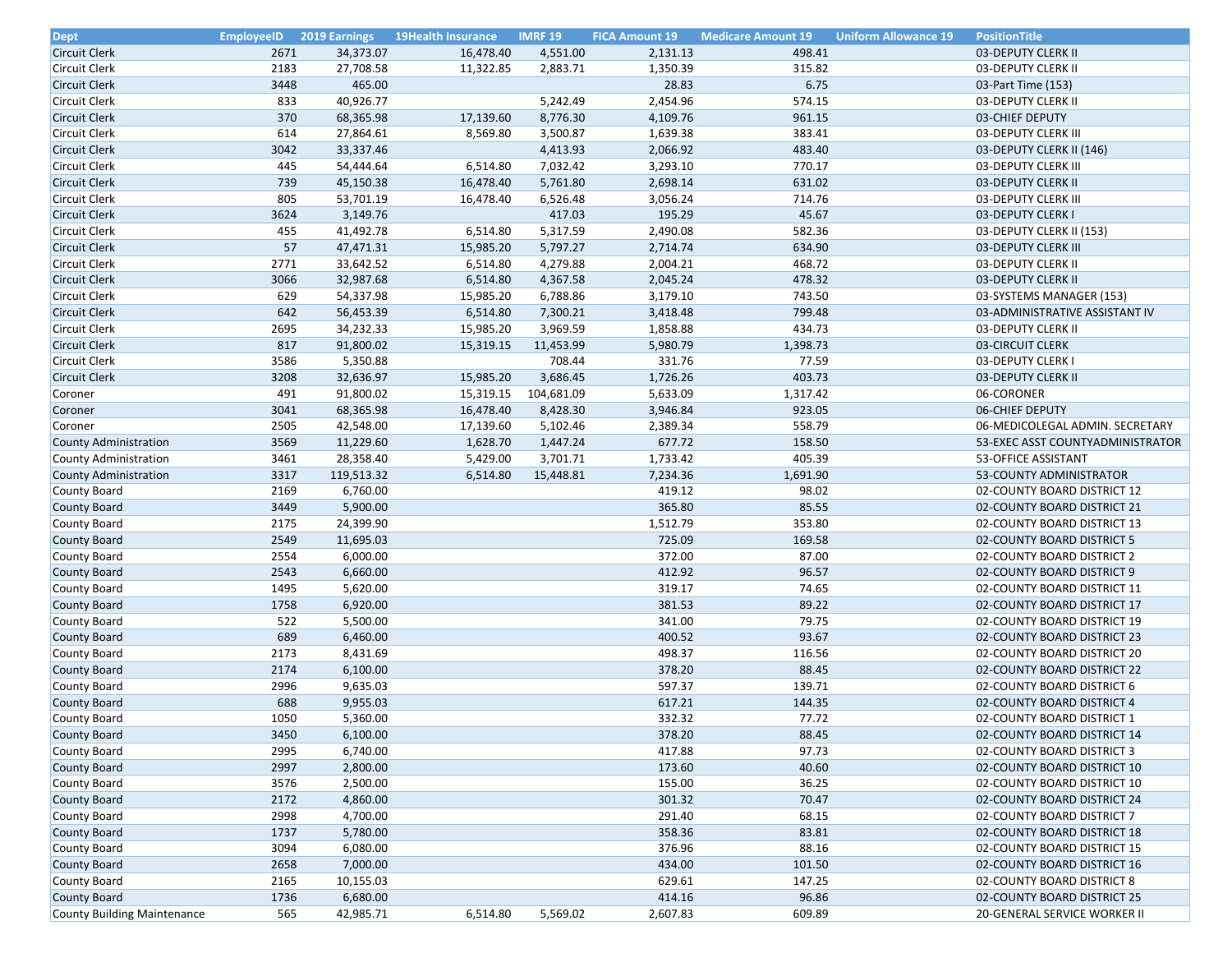| <b>Dept</b>                                   | <b>EmployeeID</b> | <b>2019 Earnings</b> | <b>19Health Insurance</b> | <b>IMRF 19</b> | <b>FICA Amount 19</b> | <b>Medicare Amount 19</b> | <b>Uniform Allowance 19</b> | <b>PositionTitle</b>            |
|-----------------------------------------------|-------------------|----------------------|---------------------------|----------------|-----------------------|---------------------------|-----------------------------|---------------------------------|
| <b>County Building Maintenance</b>            | 2621              | 40,926.25            | 17,139.60                 | 5,040.86       | 2,360.49              | 552.05                    |                             | 20-MAINTENANCE MECHANIC         |
| County Building Maintenance                   | 655               | 22,998.85            | 8,569.80                  | 2,881.38       | 1,349.29              | 315.56                    |                             | 20-GENERAL SERVICE WORKER II    |
| <b>County Clerk</b>                           | 3492              | 32,343.20            | 4,886.10                  | 4,155.89       | 1,946.08              | 455.13                    |                             | 05-DEPUTY CLERK III             |
| County Clerk                                  | 1590              | 68,365.97            | 6,514.80                  | 9,051.58       | 4,238.69              | 991.31                    |                             | 05-CHIEF DEPUTY                 |
| <b>County Clerk</b>                           | 117               | 48,752.42            | 16,478.40                 | 5,298.47       | 2,481.17              | 580.27                    |                             | 05-DEPUTY CLERK III (ELECTIONS) |
| <b>County Clerk</b>                           | 2144              | 2,079.00             |                           |                | 128.90                | 30.15                     |                             |                                 |
| <b>County Clerk</b>                           | 2295              | 45,063.54            |                           | 5,966.39       | 2,793.94              | 653.42                    |                             | 05-OFFICE MANAGER               |
| <b>County Clerk</b>                           | 2148              | 2,282.00             |                           |                | 141.49                | 33.09                     |                             |                                 |
| <b>County Clerk</b>                           | 2149              | 1,160.50             |                           |                |                       |                           |                             |                                 |
| County Clerk                                  | 606               | 91,800.02            | 16,425.45                 | 113,885.00     | 6,094.60              | 1,425.35                  |                             | 05-COUNTY CLERK                 |
| <b>County Clerk</b>                           | 2528              | 1,686.50             |                           |                |                       |                           |                             |                                 |
| <b>County Clerk</b>                           | 2951              | 1,160.50             |                           |                | $\sim$                | $\sim$                    |                             |                                 |
| <b>County Clerk</b>                           | 703               | 51,226.45            | 6,514.80                  | 6,435.14       | 3,013.40              | 704.75                    |                             | 05-DEPUTY CLERK III             |
| County Clerk                                  | 2952              | 1,804.00             |                           |                | 111.84                | 26.16                     |                             |                                 |
| <b>County Clerk</b>                           | 441               | 58,074.10            | 15,811.50                 | 7,335.42       | 3,434.97              | 803.34                    |                             | 05-DEPUTY CLERK III             |
| <b>County Clerk</b>                           | 143               | 45,709.19            | 15,985.20                 | 4,883.68       | 2,286.89              | 534.84                    |                             | 05-DEPUTY CLERK III(ELECTIONS)  |
| <b>County Clerk</b>                           | 2653              | 33,165.53            | 2,714.50                  | 4,187.61       | 1,960.95              | 458.61                    |                             | 05-DEPUTY CLERK II              |
| County Clerk                                  | 1028              | 47,954.74            | 17,139.60                 | 5,935.36       | 2,779.44              | 650.03                    |                             | 05-DEPUTY CLERK III(ELECTIONS)  |
| <b>County Clerk</b>                           | 480               | 55,098.11            | 6,514.80                  | 7,006.09       | 3,280.80              | 767.28                    |                             | 05-DEPUTY CLERK III (ELECTIONS) |
| Court Administration                          | 659               | 9,520.16             |                           |                | 590.25                | 138.04                    |                             | 04-COURT ADMINISTRATOR          |
| Court Administration                          | 3482              | 22,754.92            | 11,988.90                 | 2,536.75       | 1,187.89              | 277.81                    |                             | 04-LEGAL ASSISTANT              |
| Court Administration                          | 2743              | 29,020.76            | 6,514.80                  | 3,594.05       | 1,682.98              | 393.60                    |                             | 04-EXECUTIVE PARALEGAL          |
|                                               | 1642              | 35,092.07            | 17,139.60                 | 4,248.74       | 1,989.54              | 465.30                    |                             | 04-JURY COORDINATOR             |
| Court Administration                          |                   | 42,176.05            |                           |                |                       | 557.56                    |                             |                                 |
| Court Administration<br><b>Court Services</b> | 1585<br>28        |                      | 6,514.80                  | 5,091.00       | 2,384.04              |                           |                             | 04-SR. ACCT/ADMIN. COORDINATOR  |
|                                               |                   | 67,008.88            | 15,985.20                 | 8,352.15       | 3,911.10              | 914.70                    |                             | 26-SUPERVISOR                   |
| <b>Court Services</b>                         | 516               | 67,009.20            |                           | 8,709.32       | 4,078.36              | 953.81                    |                             | 26-SUPERVISOR                   |
| <b>Court Services</b>                         | 2547              | 42,681.77            |                           | 5,444.55       | 2,549.55              | 596.27                    |                             | <b>26-PROBATION OFFICER</b>     |
| <b>Court Services</b>                         | 740               | 64,474.89            |                           | 8,536.45       | 3,997.44              | 934.89                    |                             | 26-PROBATION OFFICER            |
| <b>Court Services</b>                         | 2950              | 43,510.92            | 2,714.50                  | 5,687.48       | 2,663.31              | 622.87                    |                             | <b>26-PROBATION OFFICER</b>     |
| <b>Court Services</b>                         | 2458              | 45,463.82            | 17,139.60                 | 5,447.10       | 2,550.75              | 596.55                    |                             | <b>26-PROBATION OFFICER</b>     |
| <b>Court Services</b>                         | 3316              | 40,821.47            | 6,514.80                  | 5,404.69       | 2,530.93              | 591.91                    |                             | <b>26-PROBATION OFFICER</b>     |
| <b>Court Services</b>                         | 1079              | 54,207.98            | 6,514.80                  | 7,177.19       | 3,360.89              | 786.01                    |                             | <b>26-PROBATION OFFICER</b>     |
| <b>Court Services</b>                         | 693               | 63,405.08            | 15,985.20                 | 7,495.28       | 3,509.89              | 820.86                    |                             | <b>26-PROBATION OFFICER</b>     |
| <b>Court Services</b>                         | 2387              | 50,550.47            | 6,514.80                  | 6,527.38       | 3,056.59              | 714.84                    |                             | <b>26-PROBATION OFFICER</b>     |
| <b>Court Services</b>                         | 830               | 65,676.10            | 17,139.60                 | 8,375.14       | 3,921.87              | 917.21                    |                             | <b>26-PROBATION OFFICER</b>     |
| <b>Court Services</b>                         | 2618              | 45,358.50            | 16,478.40                 | 5,436.06       | 2,545.57              | 595.33                    |                             | <b>26-PROBATION OFFICER</b>     |
| <b>Court Services</b>                         | 842               | 68,453.05            | 15,811.50                 | 8,379.88       | 3,924.08              | 917.73                    |                             | 26-CHIEF JUVENILE PROBATION     |
| <b>Court Services</b>                         | 2708              | 44,797.23            | 6,514.80                  | 5,931.11       | 2,777.43              | 649.56                    |                             | <b>26-PROBATION OFFICER</b>     |
| <b>Court Services</b>                         | 487               | 68,453.02            | 15,985.20                 | 8,657.69       | 4,054.23              | 948.17                    |                             | <b>26-CHIEF ADULT PROBATION</b> |
| <b>Court Services</b>                         | 2596              | 45,435.31            |                           | 5,973.89       | 2,797.44              | 654.24                    |                             | <b>26-PROBATION OFFICER</b>     |
| <b>Court Services</b>                         | 3483              | 34,663.20            | 4,886.10                  | 4,441.22       | 2,079.70              | 486.39                    |                             | <b>26-PROBATION OFFICER</b>     |
| <b>Court Services</b>                         | 717               | 63,259.35            | 17,139.60                 | 7,576.54       | 3,547.95              | 829.76                    |                             | <b>26-PROBATION OFFICER</b>     |
| <b>Court Services</b>                         | 640               | 61,811.19            | 7,345.10                  | 7,886.95       | 3,693.31              | 863.76                    |                             | <b>26-PROBATION OFFICER</b>     |
| <b>Court Services</b>                         | 1080              | 52,757.18            | 6,514.80                  | 6,743.93       | 3,158.05              | 738.57                    |                             | 26-PROBATION OFFICER            |
| <b>Court Services</b>                         | 2719              | 45,477.23            | 6,514.80                  | 5,776.68       | 2,705.07              | 632.64                    |                             | <b>26-PROBATION OFFICER</b>     |
| <b>Court Services</b>                         | 601               | 62,286.60            | 15,985.20                 | 7,646.17       | 3,580.54              | 837.39                    |                             | <b>26-PROBATION OFFICER</b>     |
| <b>Court Services</b>                         | 2437              | 15,251.17            |                           | 2,019.16       | 945.57                | 221.14                    |                             | 26-GENERAL SERVICE WORKER I     |
| <b>Court Services</b>                         | 590               | 63,145.01            | 15,985.20                 | 7,738.05       | 3,623.56              | 847.45                    |                             | 26-SUPERVISOR                   |
| <b>Court Services</b>                         | 2703              | 45,725.37            | 6,514.80                  | 5,879.67       | 2,753.34              | 643.93                    |                             | <b>26-PROBATION OFFICER</b>     |
| <b>Court Services</b>                         | 3238              | 43,303.71            | 6,514.80                  | 5,614.05       | 2,628.92              | 614.83                    |                             | <b>26-PROBATION OFFICER</b>     |
| <b>Court Services</b>                         | 2555              | 47,474.04            | 6,514.80                  | 6,209.38       | 2,907.74              | 680.03                    |                             | 26-PROBATION OFFICER            |
| <b>Court Services</b>                         | 2510              | 46,035.28            | 6,514.80                  | 6,095.07       | 2,854.19              | 667.51                    |                             | 26-PROBATION OFFICER            |
| <b>Court Services</b>                         | 3143              | 12,453.02            | 5,713.20                  | 1,648.81       | 772.09                | 180.57                    |                             | 26-ADMINISTRATIVE SECRETARY     |
| Court Services                                | 763               | 63,891.31            | 16,478.40                 | 8,243.17       | 3,860.07              | 902.76                    |                             | <b>26-PROBATION OFFICER</b>     |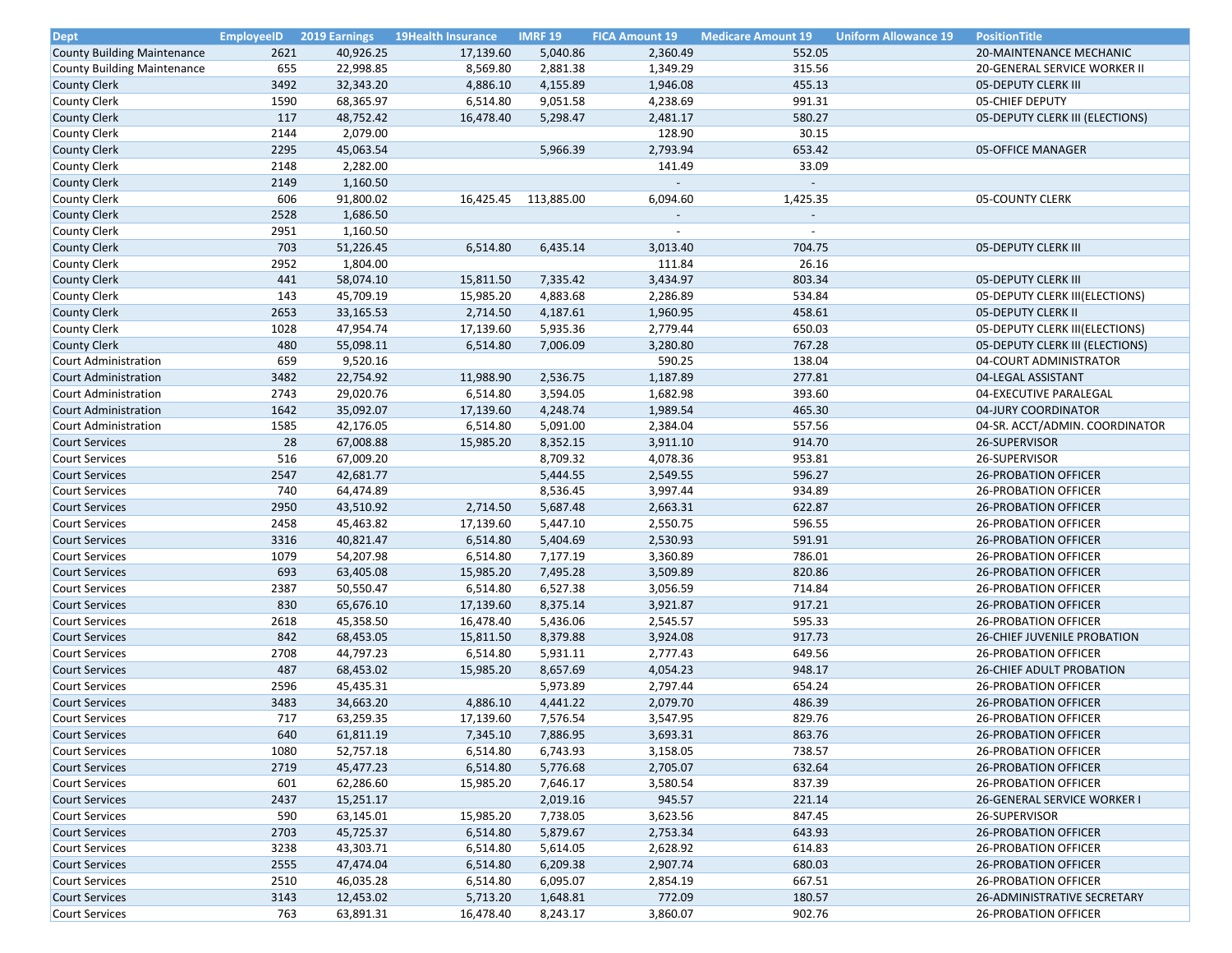| <b>Dept</b>           | <b>EmployeeID</b> | <b>2019 Earnings</b> | 19Health Insurance | <b>IMRF 19</b> | <b>FICA Amount 19</b> | <b>Medicare Amount 19</b> | <b>Uniform Allowance 19</b> | <b>PositionTitle</b>             |
|-----------------------|-------------------|----------------------|--------------------|----------------|-----------------------|---------------------------|-----------------------------|----------------------------------|
| <b>Court Services</b> | 68                | 50,312.93            | 18,567.90          | 6,413.77       | 3,003.41              | 702.41                    |                             | 26-ADMINISTRATIVE SECRETARY      |
| <b>Court Services</b> | 3567              | 12,443.52            | 4,662.35           | 1,484.01       | 694.94                | 162.52                    |                             | 26-ADMINISTRATIVE SECRETARY      |
| <b>Court Services</b> | 855               | 58,205.68            |                    | 7,706.49       | 3,608.75              | 843.98                    |                             | <b>26-PROBATION OFFICER</b>      |
| <b>Court Services</b> | 637               | 64,079.79            | 15,985.20          | 7,498.68       | 3,511.43              | 821.22                    |                             | <b>26-PROBATION OFFICER</b>      |
| <b>Court Services</b> | 2135              | 51,226.97            | 17,139.60          | 6,507.20       | 3,047.14              | 712.64                    |                             | <b>26-PROBATION OFFICER</b>      |
| <b>Court Services</b> | 362               | 58,070.43            | 17,139.60          | 7,152.97       | 3,349.51              | 783.35                    |                             | 26-ADMINSTRATIVE ASSISTANT III   |
| <b>Court Services</b> | 821               | 48,855.28            | 6,514.80           | 6,242.97       | 2,923.46              | 683.71                    |                             | 26-ADMINISTRATIVE SECRETARY      |
| <b>Court Services</b> | 338               | 81,086.18            | 17,139.60          | 10,090.01      | 4,724.89              | 1,105.01                  |                             | 26-DIRECTOR                      |
| <b>General County</b> | 774               | 60.00                |                    |                | 3.72                  | 0.87                      |                             | 25-MERIT COMMISSION              |
| <b>General County</b> | 816               | 180.00               |                    |                | 11.16                 | 2.61                      |                             | 25-MERIT COMMISSION              |
| <b>General County</b> | 557               | 180.00               |                    |                | 11.16                 | 2.61                      |                             | 25-MERIT COMMISSION              |
| GIS                   | 415               | 74,670.87            | 16,478.40          | 9,372.65       | 4,389.00              | 1,026.46                  |                             | 28-DIRECTOR                      |
| <b>GIS</b>            | 372               | 67,714.43            | 16,478.40          | 8,157.61       | 3,820.04              | 893.39                    |                             | 28- SR. GIS ANALYST              |
| Health                | 690               | 37,878.72            | 4,343.20           | 4,897.78       | 2,293.51              | 536.38                    |                             | 17-PROGRAM SPECIALIST (17-10)    |
| Health                | 82                | 35,215.77            | 17,139.60          | 4,079.93       | 1,910.54              | 446.82                    |                             | 17-PROGRAM SPECIALIST (17-50)    |
| Health                | 1778              | 42,988.88            | 15,319.15          | 4,831.42       | 2,348.38              | 549.22                    |                             | 17-RN                            |
| Health                | 3104              | 35,576.09            | 16,425.45          | 4,559.13       | 2,205.72              | 515.85                    |                             | <b>17-HEALTH EDUCATOR</b>        |
| Health                | 2370              | 61,706.82            | 7,141.50           | 9,032.83       | 3,741.37              | 875.00                    |                             | 17-SANITARIAN                    |
| Health                | 2662              | 84,096.06            | 17,139.60          | 10,502.27      | 4,917.97              | 1,150.18                  |                             | 17-CHF FINANCIAL&INFORMATION OFC |
| Health                | 3359              | 14,330.50            |                    | 1,897.35       | 888.49                | 207.79                    |                             | 17-LPN                           |
| Health                | 536               | 40,433.73            | 16,425.45          | 4,883.73       | 2,377.96              | 556.13                    |                             | 17-PROGRAM SPECIALIST (17-50)    |
| Health                | 401               | 59,366.32            | 6,243.35           | 7,381.90       | 3,594.15              | 840.57                    |                             | 17-CASE MANAGER                  |
| Health                | 2015              | 26,844.80            | 17,139.60          | 2,997.78       | 1,403.81              | 328.31                    |                             | 17-MAINTENANCE ASSISTANT (17-18) |
|                       |                   |                      |                    |                | 1,776.51              | 415.48                    |                             | 17-RN                            |
| Health                | 3008<br>330       | 28,653.32            | 4,614.65           | 3,605.48       |                       |                           |                             | 17-PROGRAM SPECIALIST (17-50)    |
| Health                |                   | 39,787.13            | 6,243.35           | 4,849.84       | 2,361.51              | 552.29                    |                             |                                  |
| Health                | 3361              | 28,934.80            |                    | 3,686.17       | 1,793.95              | 419.55                    |                             | 17-RN                            |
| Health                | 650               | 50,480.02            | 17,139.60          | 6,204.15       | 2,905.26              | 679.46                    |                             | 17-CASE MANAGER                  |
| Health                | 3253              | 35,727.08            |                    | 4,101.09       | 1,995.08              | 466.59                    |                             | 17-RN                            |
| Health                | 131               | 48,316.93            | 16,425.45          | 5,624.90       | 2,735.26              | 639.70                    |                             | 17-SANITARIAN                    |
| Health                | 2994              | 21,436.80            | 7,855.65           | 2,642.49       | 1,329.08              | 310.83                    |                             | 17-CASE MANAGER                  |
| Health                | 2257              | 45,784.48            | 15,319.15          | 5,220.92       | 2,541.41              | 594.36                    |                             | 17-SUPERVISOR (17-18)            |
| Health                | 460               | 51,326.49            | 6,514.80           | 6,619.44       | 3,099.78              | 724.94                    |                             | 17-HEALTH WORKS SUPERVISOR       |
| Health                | 465               | 41,400.41            | 15,985.20          | 4,993.45       | 2,338.34              | 546.87                    |                             | 17-PROGRAM SPECIALIST (17-50)    |
| Health                | 3371              | 7,502.51             |                    | 815.14         | 465.16                | 108.78                    |                             | 17-SANITARIAN                    |
| Health                | 600               | 40,205.36            | 16,478.40          | 4,886.49       | 2,288.24              | 535.15                    |                             | 17-PROGRAM SPECIALIST (17-50)    |
| Health                | 754               | 39,027.83            | 15,985.20          | 4,572.56       | 2,141.22              | 500.77                    |                             | 17-PROGRAM ASSISTANT             |
| Health                | 588               | 42,094.93            |                    | 5,408.16       | 2,609.89              | 610.38                    |                             | 17-SUPERVISOR (17-50)            |
| Health                | 2940              | 30,220.12            |                    | 4,001.19       | 1,873.65              | 438.19                    |                             | 17-PROGRAM ASSISTANT             |
| Health                | 684               | 49,733.88            | 7,855.65           | 6,087.58       | 3,019.03              | 706.07                    |                             | 17-SUPERVISOR (17-10)            |
| Health                | 2949              | 61,640.80            | 15,791.80          | 7,695.37       | 3,747.33              | 876.40                    |                             | 17-CHIEF OPERATING OFFICER       |
| Health                | 3299              | 49,181.60            | 16,149.95          | 5,538.30       | 2,700.67              | 631.61                    |                             | 17-SUPVR SCHOOL BASED HEALTH     |
| Health                | 3600              | 6,157.52             | 542.90             | 799.86         | 374.55                | 87.60                     |                             | 17-RN                            |
| Health                | 3591              | 863.72               |                    | 114.36         | 53.55                 | 12.53                     |                             | 17-PROGRAM ASSISTANT             |
| Health                | 44                | 39,628.62            | 16,425.45          | 4,439.42       | 2,160.51              | 505.28                    |                             | 17-PROGRAM ASSISTANT             |
| Health                | 322               | 92,044.80            |                    | 12,043.81      | 5,639.81              | 1,318.99                  |                             | 17-ADMINISTRATOR                 |
| Health                | 3391              | 30,123.86            |                    | 3,839.07       | 1,867.68              | 436.80                    |                             | 17-SANITARIAN                    |
| Health                | 17                | 60,036.82            | 17,139.60          | 7,698.09       | 3,604.87              | 843.07                    |                             | 17-MGR EMGCY PLANNING & RESPONSE |
| Health                | 3121              | 37,766.71            | 15,319.15          | 4,836.89       | 2,341.54              | 547.62                    |                             | 17-SUPERVISOR (17-10)            |
| Health                | 828               | 44,446.90            |                    | 5,664.06       | 2,755.70              | 644.48                    |                             | 17-CASE MANAGER                  |
| Health                | 520               | 38,935.57            | 6,514.80           | 4,947.45       | 2,316.81              | 541.83                    |                             | 17-PROGRAM SPECIALIST (17-50)    |
| Health                | 3590              | 6,919.20             | 2,142.45           | 891.58         | 417.50                | 97.64                     |                             | 17-PROGRAM SPECIALIST (17-10)    |
| Health                | 83                | 34,993.28            | 15,985.20          | 4,351.76       | 2,037.82              | 476.58                    |                             | 17-CMA PHLEBOTOMIST              |
| Health                | 3223              | 46,160.49            | 4,343.20           | 6,111.71       | 2,861.95              | 669.33                    |                             | <b>17-CHIEF NURSING OFFICER</b>  |
| Health                | 3558              | 3,764.08             |                    | 498.36         | 233.37                | 54.58                     |                             | 17-RN                            |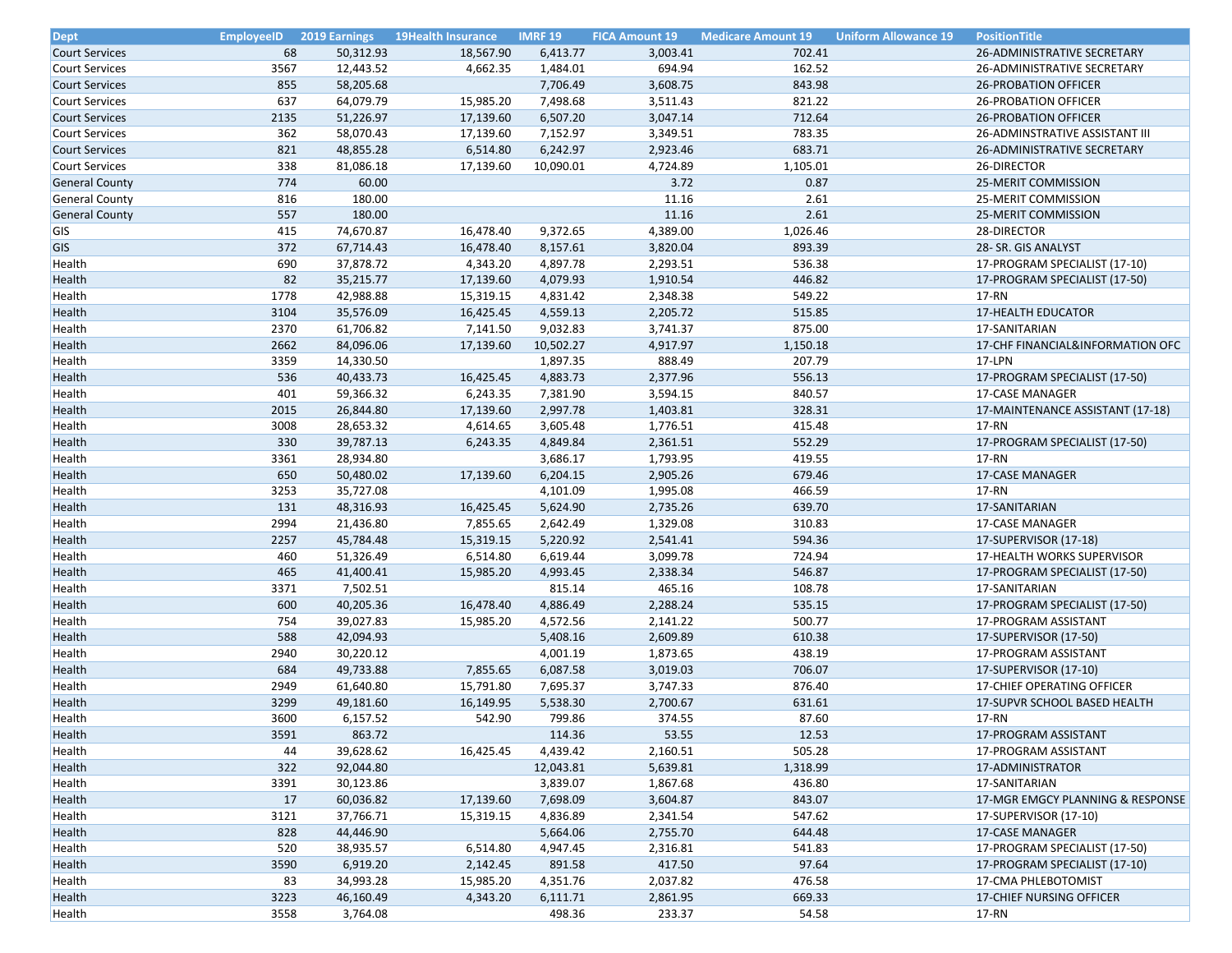| <b>Dept</b>       | <b>EmployeeID</b> | <b>2019 Earnings</b> | <b>19Health Insurance</b> | <b>IMRF 19</b> | <b>FICA Amount 19</b> | <b>Medicare Amount 19</b> | <b>Uniform Allowance 19</b> | <b>PositionTitle</b>                  |
|-------------------|-------------------|----------------------|---------------------------|----------------|-----------------------|---------------------------|-----------------------------|---------------------------------------|
| <b>Health</b>     | 499               | 39,837.67            | 15,319.15                 | 4,661.42       | 2,269.43              | 530.76                    |                             | 17-PROGRAM SPECIALIST (17-50)         |
| Health            | 528               | 37,871.13            | 15,319.15                 | 4,425.21       | 2,154.24              | 503.82                    |                             | 17-PROGRAM ASSISTANT                  |
| Health            | 3601              | 7,536.40             | 542.90                    | 983.30         | 460.46                | 107.68                    |                             | 17-RN                                 |
| Health            | 346               | 62,324.17            | 1,085.80                  | 7,870.02       | 3,685.39              | 861.90                    |                             | 17-NUTRITIONIST SITE SUPERVISOR       |
| Health            | 668               | 54,376.03            | 15,319.15                 | 6,380.72       | 3,107.06              | 726.65                    |                             | 17-SANITARIAN                         |
| Health            | 3498              | 28,149.08            | 4,343.20                  | 3,609.51       | 1,690.23              | 395.29                    |                             | 17-RN                                 |
| Health            | 2967              | 38,491.45            | 15,319.15                 | 4,735.90       | 2,305.47              | 539.18                    |                             | 17-NUTRITIONIST                       |
| Health            | 3540              | 1,365.00             |                           |                | 84.63                 | 19.79                     |                             |                                       |
| Health            | 794               | 40,031.02            | 6,243.35                  | 4,860.46       | 2,366.10              | 553.36                    |                             | 17-PROGRAM ASSISTANT                  |
| Health            | 366               | 62,750.01            | 6,243.35                  | 7,815.28       | 3,803.95              | 889.63                    |                             | 17-SUPVR ENVIRONMENTAL HEALTH         |
| Health            | 2083              | 41,606.75            | 17,139.60                 | 4,950.40       | 2,318.19              | 542.16                    |                             | 17-RN                                 |
| Health            | 3589              | 14,791.00            | 2,856.60                  | 1,890.50       | 885.28                | 207.04                    |                             | 17-CHIEF NURSING OFFICER              |
| Health            | 592               | 52,074.64            | 15,319.15                 | 6,025.10       | 2,940.70              | 687.75                    |                             | 17-RN                                 |
| Health            | 1786              | 12,171.22            |                           | 1,428.85       | 754.61                | 176.48                    |                             | 17-RN                                 |
| <b>Health</b>     | 3609              | 4,765.48             | 542.90                    | 620.75         | 290.68                | 67.98                     |                             | 17-PROGRAM ASSISTANT                  |
| <b>Hope Creek</b> | 3506              | 16,677.84            |                           |                | 1,034.03              | 241.83                    |                             | 21-CNA FT                             |
| <b>Hope Creek</b> | 2090              | 993.75               |                           |                | 61.62                 | 14.41                     |                             | 21-CNA CASUAL                         |
| <b>Hope Creek</b> | 2982              | 2,645.63             |                           |                | 164.03                | 38.37                     |                             | 21-CNA CASUAL                         |
| <b>Hope Creek</b> | 3491              | 3,276.25             |                           |                | 203.13                | 47.51                     |                             | 21-CNA CASUAL                         |
| <b>Hope Creek</b> | 3561              | 47.11                |                           | 6.24           | 2.92                  | 0.68                      |                             | 21-CNA FT                             |
| <b>Hope Creek</b> | 2673              | 876.25               |                           |                | 54.33                 | 12.70                     |                             | 21-CNA CASUAL                         |
| <b>Hope Creek</b> | 1073              | 40,458.79            | 6,243.35                  | 4,999.70       | 2,451.16              | 573.26                    |                             | 250.00 21-CNA FT                      |
| <b>Hope Creek</b> | 2276              | 25,974.69            |                           | 3,268.67       | 1,610.43              | 376.63                    |                             | 250.00 21-HOUSEKEEPING AIDE FT        |
| <b>Hope Creek</b> | 3151              | 10,090.90            |                           | 976.67         | 600.39                | 140.41                    |                             | 125.00 21-CNA FT                      |
| <b>Hope Creek</b> | 3115              | 12,725.01            | 1,628.70                  |                | 788.96                | 184.51                    |                             | 21-CNA CASUAL                         |
|                   | 3546              | 19,643.99            |                           | 2,576.24       | 1,206.40              | 282.15                    |                             | 21-CNA FT                             |
| <b>Hope Creek</b> |                   |                      | 2,443.05                  |                |                       |                           |                             |                                       |
| <b>Hope Creek</b> | 3454              | 17,745.87            |                           | 2,242.99       | 1,100.25              | 257.31                    |                             | 75.00 21-DIETARY AIDE PT              |
| <b>Hope Creek</b> | 1030              | 35,783.96            | 6,243.35                  | 4,332.03       | 2,126.57              | 497.34                    |                             | 250.00 21-CNA FT                      |
| <b>Hope Creek</b> | 3435              | 26,658.71            | 4,886.10                  | 3,287.22       | 1,626.30              | 380.35                    |                             | 125.00 21-CNA FT                      |
| <b>Hope Creek</b> | 3436              | 2,002.67             |                           | 167.14         | 124.17                | 29.04                     |                             | 21-DIETARY AIDE PT                    |
| <b>Hope Creek</b> | 1294              | 47,784.88            | 6,243.35                  | 5,874.07       | 2,880.20              | 673.59                    |                             | 250.00 21-LPN FT                      |
| <b>Hope Creek</b> | 3571              | 11,226.65            |                           | 1,486.41       | 696.05                | 162.78                    |                             | 21-CNA FT                             |
| <b>Hope Creek</b> | 2203              | 33,865.18            | 6,243.35                  | 4,093.80       | 2,013.08              | 470.80                    |                             | 250.00 21-CNA FT                      |
| <b>Hope Creek</b> | 3593              | 5,782.02             |                           | 546.66         | 358.49                | 83.84                     |                             | 21-CNA PT                             |
| <b>Hope Creek</b> | 3559              | 3,729.32             |                           | 493.75         | 231.22                | 54.08                     |                             | 21-CNA FT                             |
| <b>Hope Creek</b> | 3023              | 7,448.13             |                           | 130.25         | 461.78                | 107.99                    |                             | 21-CNA CASUAL                         |
| <b>Hope Creek</b> | 1084              | 43,401.13            |                           | 5,524.49       | 2,690.87              | 629.32                    |                             | 250.00 21-CNA FT                      |
| <b>Hope Creek</b> | 3015              | 5,969.77             |                           | 690.42         | 370.13                | 86.56                     |                             | 21-CNA PT                             |
| <b>Hope Creek</b> | 3616              | 2,212.57             |                           | 292.96         | 137.18                | 32.09                     |                             | 21-HOUSEKEEPING AIDE PT               |
| <b>Hope Creek</b> | 2465              | 27,939.25            | 16,425.45                 | 3,256.01       | 1,603.30              | 374.96                    |                             | 250.00 21-HOUSEKEEPING AIDE FT        |
| <b>Hope Creek</b> | 3629              | 645.43               |                           | 85.45          | 40.02                 | 9.36                      |                             | 21-CNA PT                             |
| <b>Hope Creek</b> | 128               | 34,060.09            | 15,319.15                 | 3,575.77       | 1,754.32              | 410.28                    |                             | 250.00 21-REHAB AIDE CNA FT           |
| <b>Hope Creek</b> | 3455              | 2,145.23             |                           | 177.98         | 133.00                | 31.10                     |                             | 21-CNA PT                             |
| <b>Hope Creek</b> | 3240              | 25,674.26            | 15,791.80                 | 2,694.81       | 1,331.38              | 311.37                    |                             | 250.00 21-DIETARY AIDE FT             |
| <b>Hope Creek</b> | 2642              | 31,046.08            | 814.35                    | 3,510.64       | 1,910.43              | 446.80                    |                             | 125.00 21-EXECUTIVE DIRECTOR          |
| <b>Hope Creek</b> | 3641              | 409.50               |                           | 54.22          | 25.39                 | 5.94                      |                             | 21-CNA FT                             |
| <b>Hope Creek</b> | 3347              | 33,123.31            | 6,243.35                  | 3,994.32       | 1,971.18              | 461.00                    |                             | 250.00 21-CNA FT                      |
| <b>Hope Creek</b> | 3634              | 555.52               |                           | 73.55          | 34.44                 | 8.06                      |                             | 21-DIETARY AIDE FT                    |
| <b>Hope Creek</b> | 3071              | 18,187.78            | 4,071.75                  | 2,104.33       | 1,066.16              | 249.34                    |                             | 250.00 21-CNA FT                      |
| <b>Hope Creek</b> | 3495              | 5,710.66             |                           | 756.08         | 354.06                | 82.81                     |                             | 21-DIETARY AIDE FT                    |
| <b>Hope Creek</b> | 175               | 32,334.71            | 6,243.35                  | 3,903.27       | 1,918.19              | 448.61                    |                             | 250.00 21-ACTIVITY AIDE FT            |
| <b>Hope Creek</b> | 3111              | 75,686.00            | 16,425.45                 | 9,473.19       | 4,627.42              | 1,082.22                  |                             | 250.00 21-ASST DIRECTOR OF NURSING RN |
| <b>Hope Creek</b> | 3456              | 3,447.12             |                           |                | 213.72                | 49.98                     |                             | 21-DIETARY AIDE PT                    |
| Hope Creek        | 728               | 34,680.68            |                           | 3,579.46       | 2,150.20              | 502.87                    |                             | 21-CNA CASUAL                         |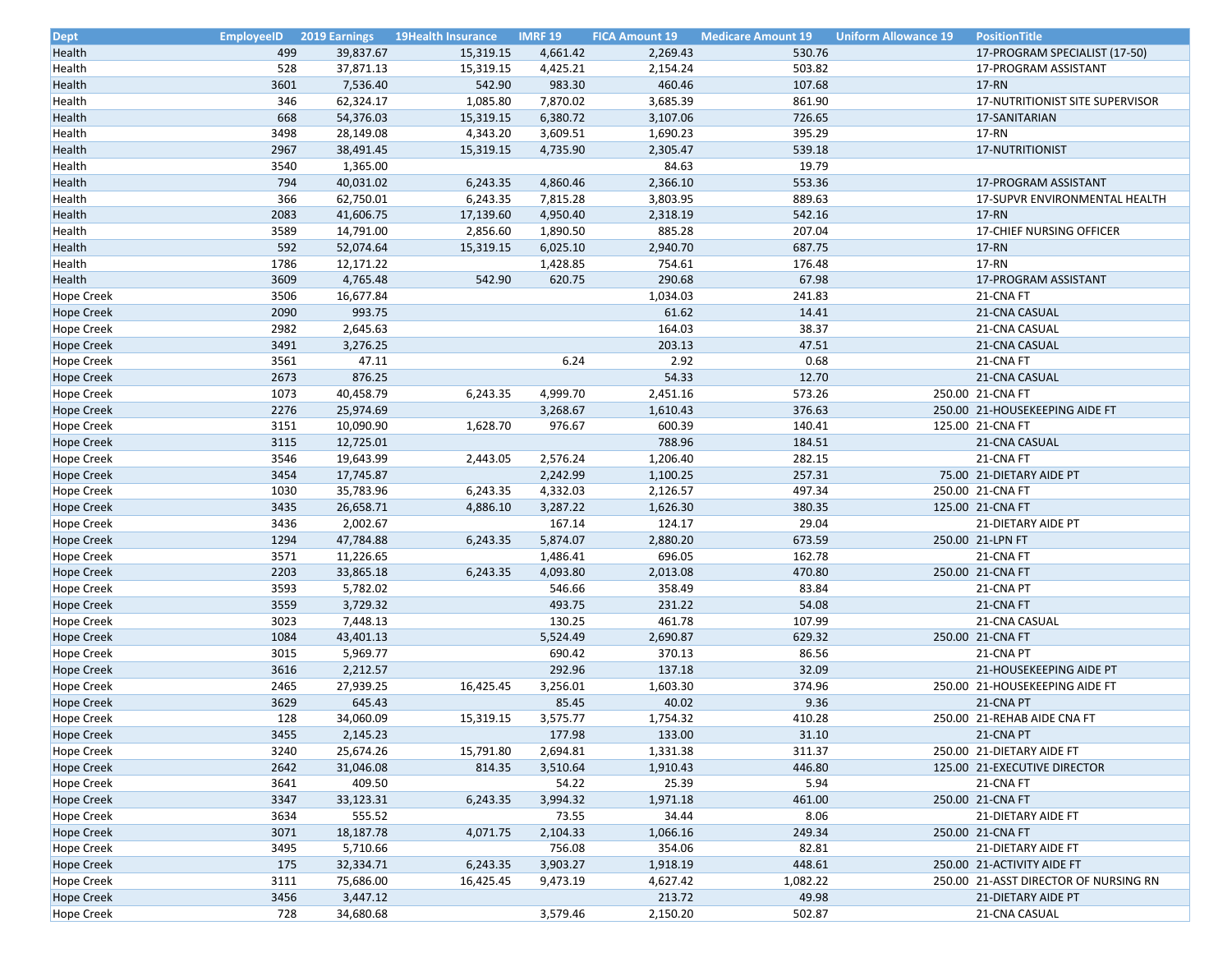| <b>Dept</b>       | <b>EmployeeID</b> | <b>2019 Earnings</b> | <b>19Health Insurance</b> | <b>IMRF 19</b> | <b>FICA Amount 19</b> | <b>Medicare Amount 19</b> | <b>Uniform Allowance 19</b> | <b>PositionTitle</b>                    |
|-------------------|-------------------|----------------------|---------------------------|----------------|-----------------------|---------------------------|-----------------------------|-----------------------------------------|
| Hope Creek        | 3009              | 2,232.17             |                           | 153.46         | 138.39                | 32.37                     |                             | 21-CNA FT                               |
| <b>Hope Creek</b> | 1754              | 10,188.75            |                           |                | 631.70                | 147.73                    |                             | 150.00 21-PM RECEPTIONIST PT            |
| <b>Hope Creek</b> | 2637              | 45,656.44            | 6,243.35                  | 5,603.40       | 2,744.14              | 641.78                    |                             | 250.00 21-SOCIAL SERVICE ASST. DIRECTOR |
| <b>Hope Creek</b> | 3410              | 26,799.79            | 4,614.65                  | 2,460.52       | 1,616.59              | 378.07                    |                             | 150.00 21-CNA PT                        |
| <b>Hope Creek</b> | 70                | 17,635.65            | 13,732.00                 | 1,726.02       | 887.30                | 207.51                    |                             | 250.00 21-REHAB AIDE CNA FT             |
| Hope Creek        | 3096              | 3,785.76             | 2,142.45                  | 355.75         | 234.71                | 54.89                     |                             | 125.00 21-DIETARY AIDE FT               |
| <b>Hope Creek</b> | 3595              | 6,386.23             |                           | 845.54         | 395.95                | 92.60                     |                             | 21-CNA PT                               |
| Hope Creek        | 3357              | 4,608.08             |                           | 128.94         | 285.71                | 66.81                     |                             | 21-CNA CASUAL                           |
| <b>Hope Creek</b> | 1828              | 26,542.53            | 16,425.45                 | 2,973.29       | 1,459.47              | 341.32                    |                             | 200.00 21-HOUSEKEEPING AIDE FT          |
| Hope Creek        | 286               | 41,873.33            | 16,425.45                 | 5,301.41       | 2,596.15              | 607.17                    |                             | 250.00 21-PAYROLL SPECIALST             |
| <b>Hope Creek</b> | 2404              | 15,820.03            |                           | 435.02         | 980.85                | 229.39                    |                             | 21-CNA CASUAL                           |
| <b>Hope Creek</b> | 3232              | 1,357.22             |                           | 92.88          | 84.15                 | 19.68                     |                             | 21-CNA PT                               |
| Hope Creek        | 2792              | 42,120.94            | 6,243.35                  | 5,304.44       | 2,582.23              | 603.91                    |                             | 250.00 21-CNA FT                        |
| Hope Creek        | 1598              | 36,310.24            | 16,425.45                 | 4,237.63       | 2,069.37              | 483.97                    |                             | 150.00 21-LPN PT                        |
| Hope Creek        | 3294              | 1,681.25             |                           |                | 104.24                | 24.37                     |                             | 21-CNA CASUAL                           |
| Hope Creek        | 3488              | 4,506.25             |                           |                | 279.39                | 65.34                     |                             | 21-CNA CASUAL                           |
| Hope Creek        | 185               | 38,727.43            | 4,343.20                  | 4,650.77       | 2,307.82              | 539.74                    |                             | 250.00 21-LPN FT WEEKEND                |
| Hope Creek        | 3550              | 14,510.95            | 6,427.35                  | 1,784.19       | 835.49                | 195.40                    |                             | 21-COOK II                              |
| <b>Hope Creek</b> | 2875              | 12,970.33            | 6,660.50                  | 1,331.34       | 679.11                | 158.83                    |                             | 125.00 21-HOUSEKEEPING AIDE FT          |
| <b>Hope Creek</b> | 3242              | 28,572.80            | 16,425.45                 | 3,332.67       | 1,642.58              | 384.15                    |                             | 250.00 21-COOK II                       |
| <b>Hope Creek</b> | 3562              | 4,163.24             |                           | 551.22         | 258.12                | 60.37                     |                             | 21-ADMISSIONS RN                        |
| <b>Hope Creek</b> | 439               | 33,806.36            | 6,243.35                  | 4,062.95       | 2,000.42              | 467.84                    |                             | 250.00 21-ACTIVITY AIDE FT              |
| <b>Hope Creek</b> | 3289              | 44,838.80            | 6,243.35                  | 5,522.67       | 2,693.45              | 629.92                    |                             | 250.00 21-SOCIAL SERVICE DIRECTOR       |
| <b>Hope Creek</b> | 3135              | 29,876.17            |                           | 3,774.99       | 1,852.32              | 433.21                    |                             | 250.00 21-CNA FT                        |
| <b>Hope Creek</b> | 3377              | 8,567.78             |                           | 965.72         | 531.20                | 124.23                    |                             | 125.00 21-CNA FT                        |
|                   |                   |                      |                           |                |                       |                           |                             |                                         |
| <b>Hope Creek</b> | 3216<br>3430      | 9,970.48             |                           | 1,137.13       | 618.17                | 144.57<br>451.72          |                             | 125.00 21-CNA FT                        |
| <b>Hope Creek</b> |                   | 32,469.74            | 6,514.80                  | 3,892.42       | 1,931.49              |                           |                             | 250.00 21-CNA FT                        |
| <b>Hope Creek</b> | 3525              | 1,542.53             |                           | 204.24         | 95.64                 | 22.37                     |                             | 21-CNA PT                               |
| <b>Hope Creek</b> | 3628              | 854.72               |                           |                | 52.99                 | 12.39                     |                             | 21-LAUNDRY AIDE CASUAL                  |
| <b>Hope Creek</b> | 3370              | 15,164.97            |                           | 1,746.49       | 940.23                | 219.89                    |                             | 21-CNA FT                               |
| Hope Creek        | 119               | 75,751.00            | 16,425.45                 | 9,220.60       | 4,524.41              | 1,058.13                  |                             | 250.00 21-RN SUPERVISOR FT              |
| <b>Hope Creek</b> | 3001              | 9,980.12             | 814.35                    | 1,008.06       | 618.77                | 144.71                    |                             | 125.00 21-RN FT                         |
| Hope Creek        | 1478              | 35,730.35            | 6,243.35                  | 4,213.18       | 2,059.25              | 481.60                    |                             | 250.00 21-CNA FT WEEKEND                |
| Hope Creek        | 383               | 52,154.07            | 15,846.90                 | 5,998.89       | 2,973.61              | 695.44                    |                             | 250.00 21-CNA FT                        |
| <b>Hope Creek</b> | 216               | 60,258.00            |                           | 7,598.10       | 3,715.74              | 869.01                    |                             | 250.00 21-MEDICARE RN UNIT MANAGER      |
| <b>Hope Creek</b> | 846               | 36,932.83            | 15,298.60                 | 4,131.66       | 2,026.31              | 473.89                    |                             | 250.00 21-MECHANIC II                   |
| Hope Creek        | 3337              | 14,981.81            |                           | 266.76         | 928.87                | 217.24                    |                             | 21-CNA CASUAL                           |
| <b>Hope Creek</b> | 1781              | 35,075.02            | 6,243.35                  | 4,252.04       | 2,088.09              | 488.35                    |                             | 250.00 21-CNA FT                        |
| <b>Hope Creek</b> | 2522              | 27,781.43            | 15,401.35                 | 2,859.66       | 1,408.62              | 329.44                    |                             | 250.00 21-DIETARY AIDE FT               |
| Hope Creek        | 2265              | 35,660.88            |                           | 4,227.90       | 2,084.30              | 487.46                    |                             | 250.00 21-CNA FT                        |
| <b>Hope Creek</b> | 1644              | 33,383.45            | 15,812.35                 | 3,835.70       | 1,889.45              | 441.89                    |                             | 250.00 21-DIETARY AIDE FT               |
| <b>Hope Creek</b> | 3153              | 19,287.95            |                           | 2,360.23       | 1,195.85              | 279.67                    |                             | 150.00 21-CNA PT                        |
| <b>Hope Creek</b> | 3418              | 200.00               |                           |                | 12.40                 | 2.90                      |                             | 21-CNA CASUAL                           |
| <b>Hope Creek</b> | 3635              | 751.37               |                           | 99.48          | 46.58                 | 10.89                     |                             | 21-DIETARY AIDE FT                      |
| <b>Hope Creek</b> | 2500              | 33,098.86            | 6,243.35                  | 3,981.62       | 1,970.50              | 460.84                    |                             | 250.00 21-CNA FT                        |
| <b>Hope Creek</b> | 1676              | 37,933.93            | 6,243.35                  | 4,618.07       | 2,265.35              | 529.80                    |                             | 250.00 21-CNA FT                        |
| <b>Hope Creek</b> | 3496              | 2,898.66             |                           | 383.78         | 179.72                | 42.03                     |                             | 21-DIETARY AIDE PT                      |
| <b>Hope Creek</b> | 1337              | 34,350.70            | 6,243.35                  | 4,188.61       | 2,066.51              | 483.30                    |                             | 250.00 21-CNA FT                        |
| <b>Hope Creek</b> | 3217              | 32,009.82            | 6,243.35                  | 3,843.55       | 1,887.66              | 441.47                    |                             | 250.00 21-CNA FT                        |
| <b>Hope Creek</b> | 3476              | 12,371.09            | 1,085.80                  | 1,637.92       | 767.00                | 179.38                    |                             | 21-CNA FT                               |
| <b>Hope Creek</b> | 3630              | 92.50                |                           |                | 5.74                  | 1.34                      |                             | 21-RN CASUAL                            |
| <b>Hope Creek</b> | 3619              | 4,004.50             |                           | 530.19         | 248.28                | 58.06                     |                             | 21-CNA FT                               |
| <b>Hope Creek</b> | 3508              | 3,111.96             |                           | 412.03         | 192.94                | 45.12                     |                             | 21-CNA FT                               |
| Hope Creek        | 3512              | 21,642.08            |                           | 2,848.83       | 1,341.81              | 313.81                    |                             | 125.00 21-CNA FT                        |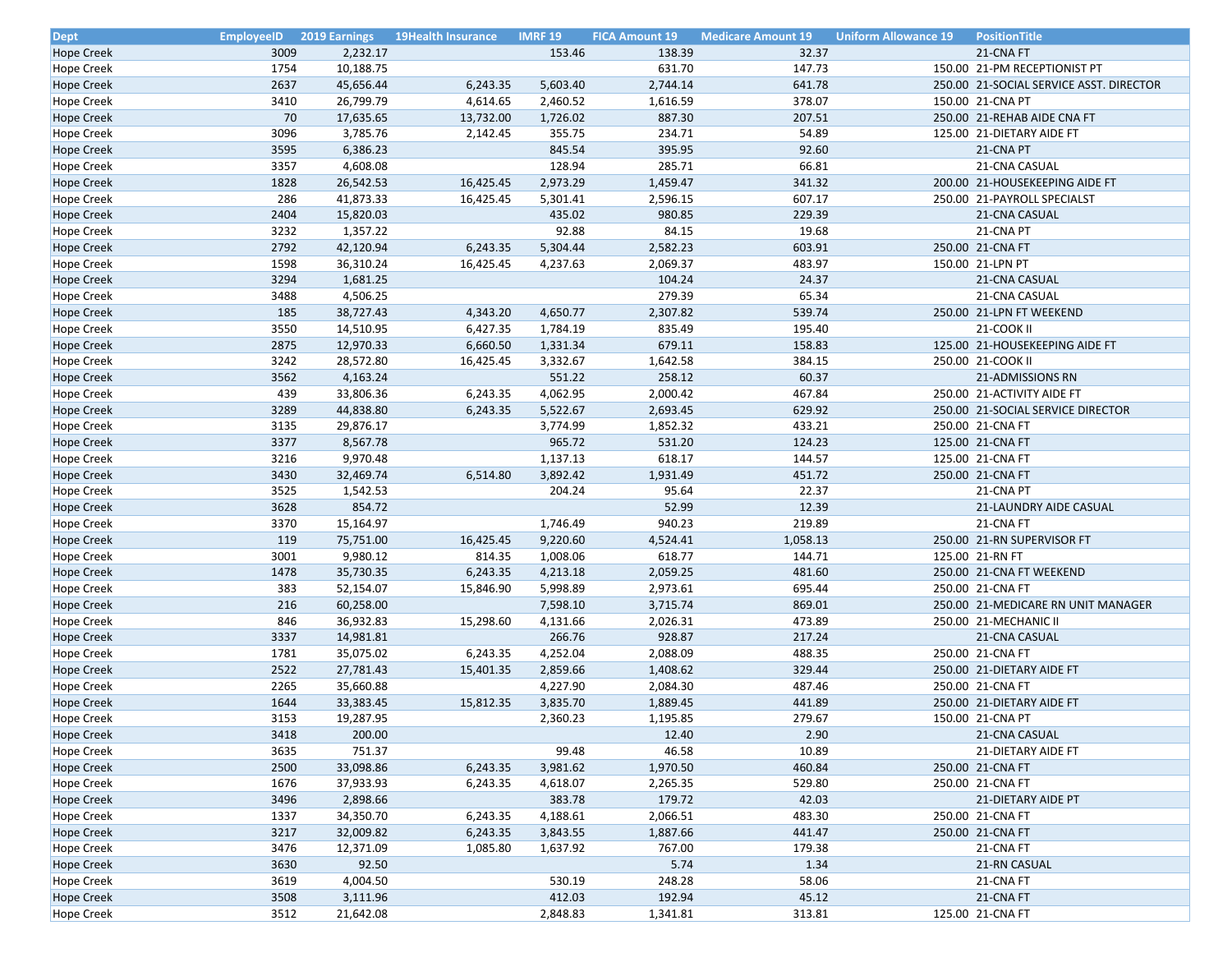| <b>Dept</b>                     | <b>EmployeeID</b> | <b>2019 Earnings</b> | <b>19Health Insurance</b> | <b>IMRF 19</b> | <b>FICA Amount 19</b> | <b>Medicare Amount 19</b> | <b>Uniform Allowance 19</b> | <b>PositionTitle</b>                  |
|---------------------------------|-------------------|----------------------|---------------------------|----------------|-----------------------|---------------------------|-----------------------------|---------------------------------------|
| Hope Creek                      | 1721              | 37,627.98            | 6,243.35                  | 4,559.79       | 2,235.98              | 522.93                    |                             | 250.00 21-ACCOUNTS PAYABLE CLERK      |
| Hope Creek                      | 1606              | 27,852.85            |                           | 3,486.49       | 1,726.88              | 403.87                    |                             | 250.00 21-CNA FT                      |
| <b>Hope Creek</b>               | 3348              | 538.40               |                           |                | 30.28                 | 7.08                      |                             | 21-CNA FT                             |
| <b>Hope Creek</b>               | 3342              | 32,375.00            | 7,326.55                  | 3,647.95       | 1,858.64              | 434.68                    |                             | 125.00 21-ADMISSIONS RN               |
| <b>Hope Creek</b>               | 3352              | 25,598.44            |                           | 1,869.24       | 1,587.10              | 371.17                    |                             | 21-CNA CASUAL                         |
| Hope Creek                      | 3432              | 2,585.69             |                           | 256.36         | 160.31                | 37.50                     |                             | 75.00 21-CNA PT                       |
| Hope Creek                      | 2263              | 31,341.79            | 14,654.65                 | 3,597.10       | 1,762.03              | 412.09                    |                             | 250.00 21-ACTIVITY/RECEPTIONIST       |
| Hope Creek                      | 3069              | 12,672.88            | 2,171.60                  | 1,440.59       | 742.01                | 173.54                    |                             | 125.00 21-COOK II                     |
| <b>Hope Creek</b>               | 3554              | 5,840.29             |                           | 773.25         | 362.10                | 84.68                     |                             | 21-CNA FT                             |
| <b>Hope Creek</b>               | 1376              | 27,297.65            | 7,992.60                  | 3,134.69       | 1,583.85              | 370.42                    |                             | 125.00 21-CNA FT                      |
| <b>Hope Creek</b>               | 3639              | 306.40               |                           | 40.57          | 19.00                 | 4.44                      |                             | 21-CNA FT                             |
| Hope Creek                      | 303               | 53,690.00            | 15,791.80                 | 6,635.28       | 3,227.60              | 754.84                    |                             | 250.00 21-DIRECTOR FOOD SERVICE       |
| Hope Creek                      | 1415              | 7,541.10             |                           | 995.94         | 467.55                | 109.35                    |                             | 21-RN CASUAL                          |
| Hope Creek                      | 1398              | 522.50               |                           |                | 32.40                 | 7.58                      |                             | 21-CNA CASUAL                         |
| <b>Hope Creek</b>               | 3304              | 9,237.98             | 1,900.15                  | 1,070.07       | 572.76                | 133.95                    |                             | 125.00 21-DIETARY AIDE FT             |
| <b>Hope Creek</b>               | 290               | 38,633.97            | 16,425.45                 | 4,538.46       | 2,226.15              | 520.63                    |                             | 250.00 21-COOK                        |
| <b>Hope Creek</b>               | 3631              | 1,070.41             |                           |                | 66.36                 | 15.52                     |                             | 21-HOUSEKEEPING AIDE CASUAL           |
| <b>Hope Creek</b>               | 3415              | 5,073.30             |                           | 64.51          | 314.55                | 73.57                     |                             | 21-CNA CASUAL                         |
| <b>Hope Creek</b>               | 2626              | 33,527.93            | 15,711.30                 | 4,084.24       | 2,009.31              | 469.92                    |                             | 250.00 21-CNA FT                      |
| <b>Hope Creek</b>               | 786               | 47,510.17            |                           | 6,025.88       | 2,945.63              | 688.90                    |                             | 250.00 21-MECHANIC II                 |
| <b>Hope Creek</b>               | 386               | 39,225.05            | 15,319.15                 | 4,346.63       | 2,134.73              | 499.25                    |                             | 250.00 21-RECEPTIONIST FT             |
| <b>Hope Creek</b>               | 3587              | 4,095.17             |                           | 542.20         | 253.90                | 59.38                     |                             | 21-HOUSEKEEPING AIDE PT               |
| <b>Hope Creek</b>               | 2724              | 47,736.40            | 6,243.35                  | 5,847.01       | 2,862.70              | 669.50                    |                             | 250.00 21-CARE PLAN COORDINATOR RN    |
| <b>Hope Creek</b>               | 3582              | 11,056.97            | 1,998.15                  | 1,238.90       | 639.05                | 149.46                    |                             | 21-LPN ICD-10 CODER                   |
| Hope Creek                      | 2192              | 39,959.52            | 6,243.35                  | 4,923.06       | 2,415.27              | 564.86                    |                             | 250.00 21-CNA FT                      |
| Hope Creek                      | 3400              | 28,225.01            |                           | 3,540.34       | 1,749.95              | 409.27                    |                             | 150.00 21-CNA PT                      |
| <b>Hope Creek</b>               | 2897              | 26,746.83            | 4,343.20                  | 3,205.87       | 1,637.82              | 383.04                    |                             | 250.00 21-MECHANIC III                |
| <b>Hope Creek</b>               | 2445              | 14,264.46            | 7,141.50                  | 1,587.91       | 821.08                | 192.02                    |                             | 125.00 21-CNA FT                      |
| <b>Hope Creek</b>               | 813               | 47,906.24            | 5,771.27                  | 5,855.48       | 2,865.30              | 670.11                    |                             | 250.00 21-CARE PLAN COOR LPN FT       |
| <b>Hope Creek</b>               | 1558              | 25,888.83            | 6,243.35                  | 3,212.10       | 1,574.38              | 368.20                    |                             | 150.00 21-ACTIVITY AIDE PT            |
| <b>Hope Creek</b>               | 3033              | 414.68               |                           |                | 25.71                 | 6.01                      |                             | 21-ACTIVITIES AIDE CASUAL             |
| Hope Creek                      | 3375              | 2,666.43             | 542.90                    | 225.86         | 149.03                | 34.85                     |                             | 21-CNA FT                             |
| Hope Creek                      | 680               | 47,039.68            |                           | 5,914.17       | 2,916.46              | 682.08                    |                             | 250.00 21-LPN FT                      |
| Hope Creek                      | 1821              | 34,764.38            | 13,769.25                 | 4,254.26       | 2,084.01              | 487.39                    |                             | 250.00 21-COOK II                     |
| <b>Hope Creek</b>               | 205               | 32,046.76            | 6,243.35                  | 3,859.96       | 1,894.86              | 443.16                    |                             | 250.00 21-LAUNDRY AIDE FT             |
|                                 | 3161              | 7,152.27             |                           | 835.49         | 443.44                | 103.70                    |                             | 75.00 21-LAUNDRY AIDE PT              |
| Hope Creek<br><b>Hope Creek</b> | 3484              | 30,109.81            |                           | 3,969.99       | 1,866.81              | 436.59                    |                             | 125.00 21-CNA FT                      |
| <b>Hope Creek</b>               | 3510              | 25,301.65            |                           | 3,333.40       | 1,568.70              | 366.87                    |                             | 125.00 21-CNA FT                      |
| <b>Hope Creek</b>               | 404               | 37,458.23            |                           | 4,737.36       | 2,322.41              | 543.14                    |                             | 250.00 21-REHAB AIDE CNA FT           |
| <b>Hope Creek</b>               | 3292              | 17,953.87            | 6,179.40                  | 1,890.18       | 987.13                | 230.86                    |                             | 125.00 21-CNA FT                      |
| <b>Hope Creek</b>               | 2793              | 5,628.13             |                           | 692.79         | 348.94                | 81.60                     |                             | 21-CNA CASUAL                         |
|                                 | 3286              | 5,095.41             |                           | 321.19         | 315.92                | 73.88                     |                             | 75.00 21-DIETARY AIDE PT              |
| <b>Hope Creek</b>               |                   |                      |                           |                |                       |                           |                             |                                       |
| <b>Hope Creek</b>               | 1144              | 28,919.24            | 16,425.45                 | 3,670.02       | 1,793.00              | 419.33                    |                             | 125.00 21-HOUSEKEEPING AIDE FT        |
| <b>Hope Creek</b>               | 511               | 41,760.14            | 16,425.45                 | 4,791.88       | 2,351.41              | 549.92                    |                             | 250.00 21-ADMISSIONS COORDINATOR      |
| <b>Hope Creek</b>               | 3368              | 23,584.39            | 5,157.55                  | 2,834.48       | 1,390.10              | 325.10                    |                             | 150.00 21-CNA PT                      |
| <b>Hope Creek</b>               | 1677              | 67,400.34            | 15,319.15                 | 8,023.33       | 3,890.89              | 909.97                    |                             | 250.00 21-RN FT                       |
| <b>Hope Creek</b>               | 3515              | 11,796.84            |                           | 1,545.36       | 731.40                | 171.06                    |                             | 125.00 21-CNA PT                      |
| <b>Hope Creek</b>               | 125               | 38,466.91            | 15,319.15                 | 4,235.85       | 2,087.72              | 488.26                    |                             | 250.00 21-CNA FT                      |
| <b>Hope Creek</b>               | 2536              | 4,501.25             |                           | 544.17         | 279.08                | 65.27                     |                             | 21-CNA CASUAL                         |
| <b>Hope Creek</b>               | 2773              | 9,099.64             |                           | 1,068.49       | 564.18                | 131.94                    |                             | 75.00 21-CNA PT                       |
| <b>Hope Creek</b>               | 416               | 45,094.80            |                           | 5,709.00       | 2,795.88              | 653.88                    |                             | 250.00 21-ACCTS RECEIVABLE SPECIALIST |
| <b>Hope Creek</b>               | 471               | 55,266.01            | 15,791.80                 | 6,940.52       | 3,395.48              | 794.11                    |                             | 250.00 21-ASST FACILITIES DIRECTOR    |
| <b>Hope Creek</b>               | 3420              | 26,983.77            |                           | 2,868.16       | 1,672.99              | 391.27                    |                             | 250.00 21-CNA FT                      |
| <b>Hope Creek</b>               | 3642              | 346.61               |                           | 45.89          | 21.49                 | 5.03                      |                             | 21-HOUSEKEEPING AIDE PT               |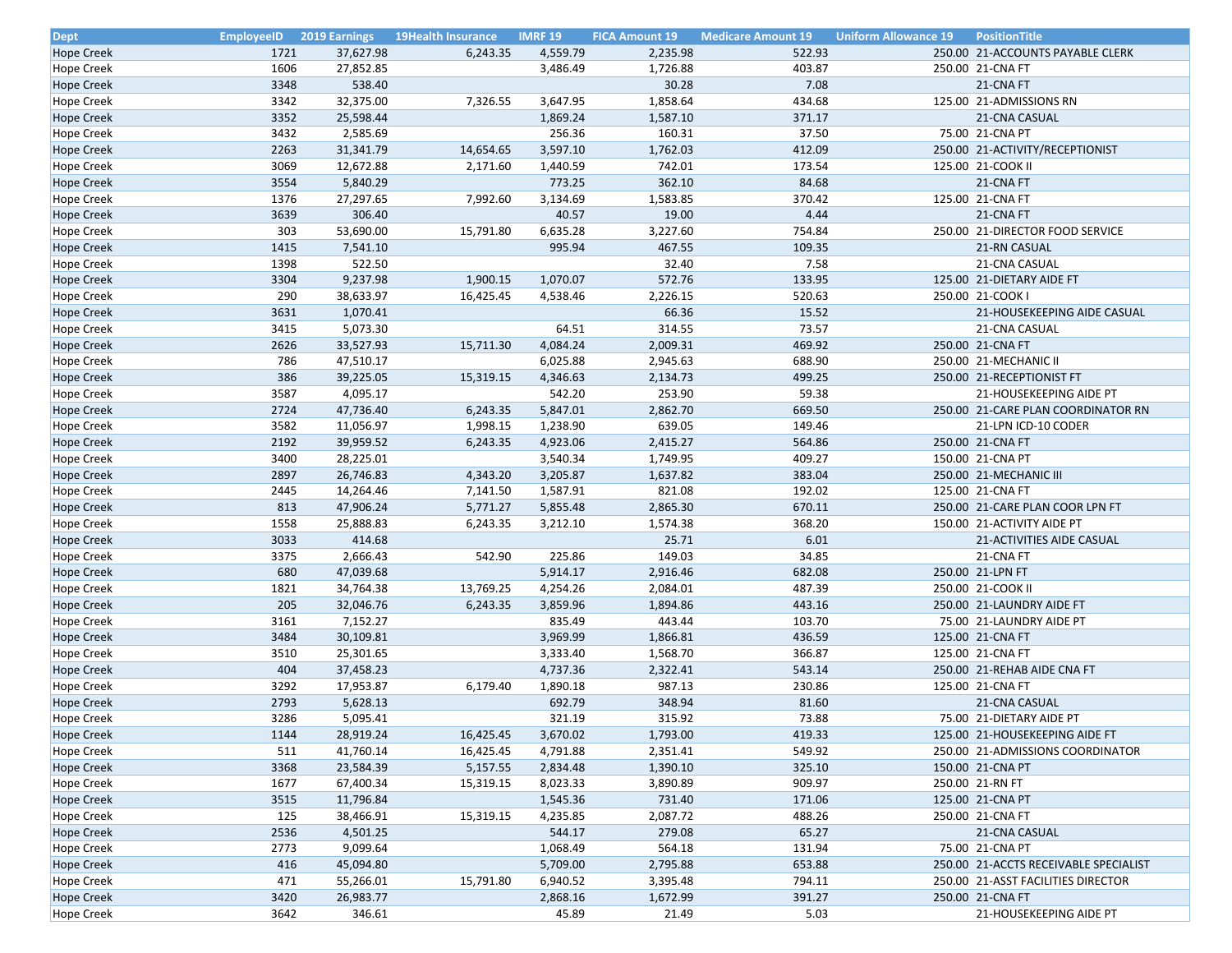| <b>Dept</b>                     | <b>EmployeeID</b> | <b>2019 Earnings</b> | <b>19Health Insurance</b> | <b>IMRF 19</b> | <b>FICA Amount 19</b> | <b>Medicare Amount 19</b> | <b>Uniform Allowance 19</b> | <b>PositionTitle</b>             |
|---------------------------------|-------------------|----------------------|---------------------------|----------------|-----------------------|---------------------------|-----------------------------|----------------------------------|
| Hope Creek                      | 3399              | 27,254.61            | 6,243.35                  | 3,171.08       | 1,577.56              | 368.95                    |                             | 250.00 21-COOK II                |
| <b>Hope Creek</b>               | 3457              | 343.05               |                           |                | 21.27                 | 4.97                      |                             | 21-DIETARY AIDE PT               |
| <b>Hope Creek</b>               | 2394              | 22,338.65            |                           | 2,780.45       | 1,385.00              | 323.92                    |                             | 250.00 21-DIETARY AIDE FT        |
| <b>Hope Creek</b>               | 1553              | 28,130.73            |                           | 3,543.86       | 1,744.11              | 407.90                    |                             | 250.00 21-HOUSEKEEPING AIDE FT   |
| <b>Hope Creek</b>               | 1695              | 33,780.44            | 6,243.35                  | 3,805.42       | 1,876.04              | 438.75                    |                             | 250.00 21-CNA FT                 |
| Hope Creek                      | 3520              | 17,275.06            |                           | 2,270.64       | 1,071.05              | 250.49                    |                             | 125.00 21-CNA PT                 |
| <b>Hope Creek</b>               | 3574              | 121.25               |                           |                | 7.52                  | 1.76                      |                             | 21-CNA CASUAL                    |
| <b>Hope Creek</b>               | 3296              | 5,791.67             |                           | 589.61         | 359.08                | 83.98                     |                             | 125.00 21-CNA FT                 |
| <b>Hope Creek</b>               | 2757              | 3,372.74             |                           |                | 209.11                | 48.90                     |                             | <b>21-RN UNIT MANAGER</b>        |
| Hope Creek                      | 3542              | 9,174.85             |                           | 1,198.21       | 568.84                | 133.03                    |                             | 125.00 21-CNA FT                 |
| <b>Hope Creek</b>               | 3145              | 4,430.97             |                           | 586.66         | 274.72                | 64.25                     |                             | 125.00 21-CNA FT                 |
| Hope Creek                      | 1995              | 51,213.22            | 15,319.15                 | 6,202.95       | 3,028.57              | 708.29                    |                             | 250.00 21-HR GENERALIST          |
| <b>Hope Creek</b>               | 2649              | 85,530.00            | 15,791.80                 | 10,158.93      | 4,961.81              | 1,160.43                  |                             | 250.00 21-DIRECTOR OF NURSING RN |
| Hope Creek                      | 3458              | 508.75               |                           |                | 31.55                 | 7.38                      |                             | 21-CNA CASUAL                    |
| Hope Creek                      | 3369              | 107.68               |                           | 14.26          | 6.68                  | 1.56                      |                             | 21-CNA PT                        |
| Hope Creek                      | 359               | 40,802.30            | 11,998.45                 | 4,804.42       | 2,356.93              | 551.22                    |                             | 250.00 21-CENTRAL SUPPLY FT      |
| Hope Creek                      | 1764              | 26,518.14            | 7,412.95                  | 3,050.12       | 1,561.13              | 365.11                    |                             | 125.00 21-LPN FT                 |
| Hope Creek                      | 1554              | 3,736.58             |                           |                | 231.67                | 54.18                     |                             | 21-HOUSEKEEPING AIDE FT          |
| <b>Hope Creek</b>               | 1475              | 3,579.35             |                           |                | 221.92                | 51.90                     |                             | 21-LPN CASUAL                    |
| <b>Hope Creek</b>               | 2926              | 23,036.88            |                           | 2,919.72       | 1,428.29              | 334.04                    |                             | 150.00 21-HOUSEKEEPING AIDE PT   |
| Hope Creek                      | 1390              | 31,074.15            | 15,985.20                 | 3,636.82       | 1,712.34              | 400.46                    |                             | 150.00 21-CNA PT                 |
|                                 | 3583              | 6,087.95             |                           | 806.03         | 377.45                | 88.27                     |                             | 21-CNA PT                        |
| Hope Creek<br><b>Hope Creek</b> | 2831              | 7,005.64             |                           |                | 434.35                | 101.59                    |                             | 21-CNA CASUAL                    |
|                                 | 240               |                      |                           | 652.69         |                       | 269.10                    |                             |                                  |
| <b>Hope Creek</b>               | 3201              | 18,806.08            | 814.35                    |                | 1,150.64              |                           |                             | 125.00 21-CNA CASUAL             |
| <b>Hope Creek</b>               |                   | 30,785.47            |                           | 3,833.79       | 1,908.70              | 446.39                    |                             | 250.00 21-CNA FT                 |
| <b>Hope Creek</b>               | 3555              | 4,476.11             |                           | 589.90         | 276.23                | 64.60                     |                             | 21-CNA FT                        |
| <b>Hope Creek</b>               | 3632              | 814.91               |                           |                | 50.52                 | 11.81                     |                             | 21-LAUNDRY AIDE CASUAL           |
| <b>Hope Creek</b>               | 1429              | 10,477.70            |                           | 1,259.64       | 649.62                | 151.93                    |                             | 75.00 21-LPN ICD-10 CODER        |
| <b>Hope Creek</b>               | 2564              | 3,146.22             |                           |                | 195.07                | 45.62                     |                             | 21-CNA CASUAL                    |
| <b>Hope Creek</b>               | 3597              | 2,336.25             |                           |                | 144.85                | 33.88                     |                             | 21-CNA CASUAL                    |
| <b>Hope Creek</b>               | 3477              | 525.00               |                           |                | 32.55                 | 7.61                      |                             | 21-CNA CASUAL                    |
| Hope Creek                      | 2022              | 31,644.33            | 15,319.15                 | 3,998.54       | 1,961.94              | 458.85                    |                             | 250.00 21-CNA FT WEEKEND         |
| <b>Hope Creek</b>               | 2932              | 36,908.22            | 6,243.35                  | 4,480.52       | 2,201.76              | 514.93                    |                             | 250.00 21-CNA FT                 |
| Hope Creek                      | 1730              | 43,250.09            | 6,243.35                  | 5,335.49       | 2,624.22              | 613.73                    |                             | 250.00 21-CNA FT                 |
| <b>Hope Creek</b>               | 1167              | 28,319.11            |                           | 3,566.92       | 1,755.79              | 410.63                    |                             | 250.00 21-HOUSEKEEPING AIDE FT   |
| Hope Creek                      | 695               | 61,934.81            | 6,243.35                  | 7,738.26       | 3,753.41              | 877.82                    |                             | 250.00 21-LPN FT                 |
| <b>Hope Creek</b>               | 2266              | 38,180.19            | 6,243.35                  | 4,632.37       | 2,270.21              | 530.94                    |                             | 250.00 21-CNA FT                 |
| Hope Creek                      | 3553              | 5,874.14             |                           | 777.73         | 364.20                | 85.18                     |                             | 21-CNA FT                        |
| Hope Creek                      | 3572              | 437.45               |                           | 57.92          | 27.12                 | 6.34                      |                             | 21-CNA FT                        |
| Hope Creek                      | 3290              | 5,727.21             |                           | 436.46         | 354.22                | 82.84                     |                             | 125.00 21-RN UNIT MANAGER        |
| <b>Hope Creek</b>               | 3529              | 20,393.72            |                           | 2,700.12       | 1,264.41              | 295.71                    |                             | 21-CNA FT                        |
| Hope Creek                      | 3544              | 3,924.34             |                           |                | 243.31                | 56.90                     |                             | <b>21-DIETARY AIDE PT</b>        |
| <b>Hope Creek</b>               | 3168              | 16,510.67            |                           | 511.39         | 1,023.66              | 239.40                    |                             | 21-CNA CASUAL                    |
| <b>Hope Creek</b>               | 3560              | 2,737.78             |                           | 362.49         | 169.74                | 39.70                     |                             | 21-CNA FT                        |
| <b>Hope Creek</b>               | 147               | 32,044.84            | 6,243.35                  | 3,874.62       | 1,900.22              | 444.41                    |                             | 250.00 21-ACTIVITY AIDE FT       |
| <b>Hope Creek</b>               | 2838              | 60,426.10            | 6,243.35                  | 7,359.76       | 3,604.82              | 843.06                    |                             | 250.00 21-OFFICE MANAGER         |
| <b>Hope Creek</b>               | 2969              | 16,978.57            |                           | 2,069.49       | 1,052.67              | 246.19                    |                             | 125.00 21-CNA FT                 |
| <b>Hope Creek</b>               | 3172              | 30,760.64            | 13,732.00                 | 3,401.43       | 1,907.16              | 446.03                    |                             | 250.00 21-CNA FT                 |
| <b>Hope Creek</b>               | 3412              | 6,253.25             |                           | 642.64         | 387.70                | 90.67                     |                             | 125.00 21-CNA FT                 |
| Hope Creek                      | 3522              | 8,717.84             |                           | 1,144.31       | 540.51                | 126.40                    |                             | 75.00 21-CNA PT                  |
| <b>Hope Creek</b>               | 3596              | 1,956.24             |                           | 259.00         | 121.28                | 28.37                     |                             | 21-RN FT                         |
| <b>Hope Creek</b>               | 2993              | 25,931.11            | 5,700.45                  | 3,124.58       | 1,526.35              | 356.97                    |                             | 150.00 21-CNA PT                 |
| <b>Hope Creek</b>               | 3308              | 9,238.76             |                           |                | 572.80                | 133.96                    |                             | 21-CNA CASUAL                    |
| Hope Creek                      | 148               | 5,110.49             |                           | 676.64         | 316.85                | 74.10                     |                             | 21-LPN FT                        |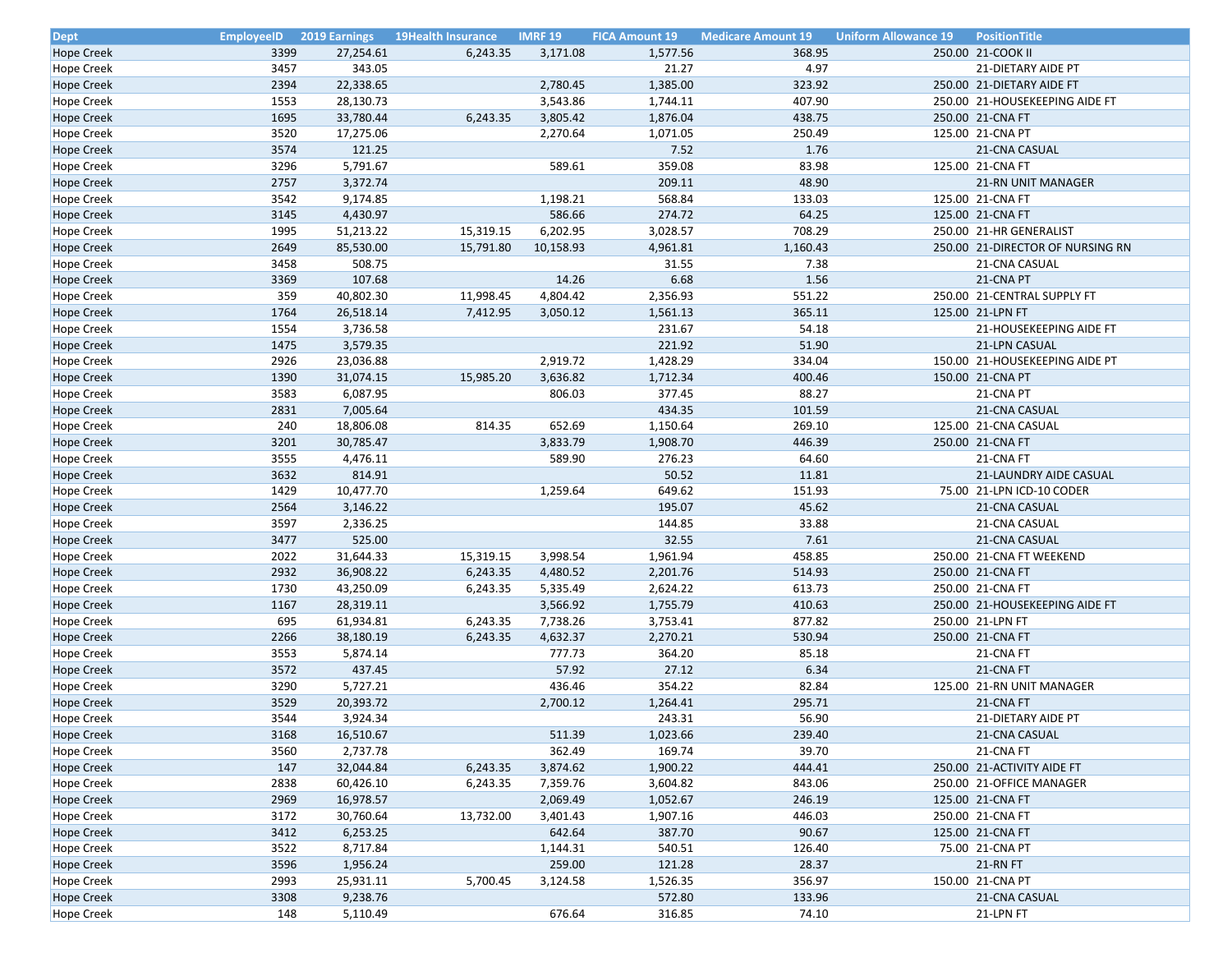| <b>Dept</b>       | <b>EmployeeID</b> | <b>2019 Earnings</b> | <b>19Health Insurance</b> | <b>IMRF 19</b> | <b>FICA Amount 19</b> | <b>Medicare Amount 19</b> | <b>Uniform Allowance 19</b> | <b>PositionTitle</b>           |
|-------------------|-------------------|----------------------|---------------------------|----------------|-----------------------|---------------------------|-----------------------------|--------------------------------|
| <b>Hope Creek</b> | 3548              | 9,940.56             | 1,357.25                  | 1,280.22       | 599.50                | 140.20                    |                             | 21-DIETARY AIDE FT             |
| Hope Creek        | 1944              | 31,725.00            |                           | 3,995.59       | 1,966.95              | 460.02                    |                             | 250.00 21-CNA FT WEEKEND       |
| <b>Hope Creek</b> | 1887              | 31,670.01            | 6,243.35                  | 3,913.73       | 1,903.55              | 445.18                    |                             | 250.00 21-DIETARY AIDE FT      |
| <b>Hope Creek</b> | 3579              | 2,483.75             |                           |                | 153.99                | 36.01                     |                             | 21-CNA CASUAL                  |
| <b>Hope Creek</b> | 1222              | 40,664.19            | 15,711.30                 | 4,919.72       | 2,431.33              | 568.62                    |                             | 250.00 21-CNA FT WEEKEND       |
| Hope Creek        | 3638              | 403.50               |                           | 53.42          | 25.02                 | 5.85                      |                             | 21-CNA FT                      |
| <b>Hope Creek</b> | 3117              | 3,297.82             |                           |                | 204.46                | 47.82                     |                             | 21-CNA CASUAL                  |
| Hope Creek        | 3354              | 3,150.88             |                           | 98.69          | 195.36                | 45.69                     |                             | 21-CNA CASUAL                  |
| <b>Hope Creek</b> | 2954              | 6,096.54             | 2,746.40                  | 541.84         | 334.59                | 78.25                     |                             | 125.00 21-CNA FT               |
| <b>Hope Creek</b> | 2855              | 25,256.30            | 6,243.35                  | 3,023.82       | 1,488.35              | 348.08                    |                             | 250.00 21-DIETARY AIDE FT      |
| <b>Hope Creek</b> | 3474              | 1,459.38             |                           |                | 90.48                 | 21.16                     |                             | 21-CNA CASUAL                  |
| Hope Creek        | 3621              | 6,097.04             |                           | 807.26         | 378.01                | 88.40                     |                             | 21-LPN FT                      |
| Hope Creek        | 1354              | 33,340.29            | 15,319.15                 | 3,749.01       | 1,844.36              | 431.34                    |                             | 250.00 21-CNA FT               |
| Hope Creek        | 3154              | 12,568.17            | 3,330.25                  | 1,257.22       | 659.62                | 154.27                    |                             | 125.00 21-CNA FT               |
| <b>Hope Creek</b> | 2163              | 41,609.44            | 15,957.10                 | 4,592.76       | 2,241.52              | 524.22                    |                             | 250.00 21-CNA FT               |
| Hope Creek        | 509               | 35,887.90            | 16,425.45                 | 4,395.46       | 2,164.86              | 506.30                    |                             | 250.00 21-DIETARY AIDE FT      |
| <b>Hope Creek</b> | 382               | 38,699.17            | 15,791.80                 | 4,387.18       | 2,126.69              | 497.37                    |                             | 250.00 21-HOUSEKEEPING AIDE FT |
| Hope Creek        | 1395              | 55,266.00            | 15,791.80                 | 6,577.81       | 3,218.28              | 752.66                    |                             | 250.00 21-RN REHAB COOR FT     |
| Hope Creek        | 3513              | 3,202.50             |                           |                | 198.56                | 46.44                     |                             | 21-CNA CASUAL                  |
| Hope Creek        | 3108              | 24,808.87            |                           | 3,141.09       | 1,538.15              | 359.72                    |                             | 150.00 21-CNA PT               |
| Hope Creek        | 3543              | 741.84               |                           | 98.22          | 46.00                 | 10.76                     |                             | 21-LPN PT                      |
| Hope Creek        | 3640              | 430.40               |                           | 56.98          | 26.68                 | 6.24                      |                             | 21-CNA PT                      |
| <b>Hope Creek</b> | 3297              | 9,253.69             |                           | 646.91         | 573.73                | 134.18                    |                             | 75.00 21-CNA PT                |
| Hope Creek        | 3303              | 14,988.75            |                           | 276.71         | 929.31                | 217.34                    |                             | 21-CNA CASUAL                  |
| <b>Hope Creek</b> | 3473              | 20,861.25            |                           |                | 1,293.40              | 302.49                    |                             | 21-RN CASUAL                   |
| <b>Hope Creek</b> | 3581              | 341.86               |                           | 45.26          | 21.20                 | 4.96                      |                             | 21-DIETARY AIDE FT             |
| <b>Hope Creek</b> | 3547              | 9,673.48             |                           | 1,280.77       | 599.76                | 140.27                    |                             | 21-DIETARY AIDE PT             |
| <b>Hope Creek</b> | 1933              | 1,643.73             |                           | 138.28         | 101.91                | 23.83                     |                             | 21-CNA PT                      |
| <b>Hope Creek</b> | 3503              | 20,616.79            |                           | 2,719.74       | 1,278.25              | 298.95                    |                             | 75.00 21-CNA PT                |
| <b>Hope Creek</b> | 2752              | 25,252.95            | 12,854.70                 | 3,014.98       | 1,484.53              | 347.19                    |                             | 250.00 21-CNA FT               |
| <b>Hope Creek</b> | 2764              | 703.29               |                           | 93.11          | 43.60                 | 10.20                     |                             | 21-CNA FT                      |
| <b>Hope Creek</b> | 1599              | 8,823.06             | 1,628.70                  | 957.57         | 521.78                | 122.03                    |                             | 75.00 21-LPN PT                |
| <b>Hope Creek</b> | 3545              | 2,319.16             |                           | 307.05         | 143.79                | 33.63                     |                             | 21-CNA PT                      |
|                   | 3246              |                      |                           | 186.77         | 119.07                | 27.84                     |                             | 75.00 21-CNA PT                |
| <b>Hope Creek</b> | 1377              | 1,920.47             |                           |                |                       |                           |                             |                                |
| <b>Hope Creek</b> |                   | 28,536.43            | 6,243.35                  | 3,463.00       | 1,711.97              | 400.38                    |                             | 250.00 21-LAUNDRY AIDE FT      |
| <b>Hope Creek</b> | 3165              | 1,303.75             |                           |                | 80.84                 | 18.91                     |                             | 21-CNA CASUAL                  |
| <b>Hope Creek</b> | 2862<br>312       | 34,865.68            | 6,243.35                  | 4,286.51       | 2,104.39              | 492.15                    |                             | 250.00 21-CNA FT               |
| Hope Creek        |                   | 41,685.76            | 15,319.15                 | 4,480.98       | 2,194.29              | 513.18                    |                             | 250.00 21-CNA FT SCHEDULER     |
| <b>Hope Creek</b> | 3516              | 142.68               |                           | 18.90          | 8.85                  | 2.07                      |                             | 21-CNA FT                      |
| Hope Creek        | 3055              | 14,996.40            | 2,714.50                  | 1,619.85       | 929.77                | 217.44                    |                             | 125.00 21-CNA FT               |
| <b>Hope Creek</b> | 1224              | 34,545.36            |                           | 4,357.63       | 2,141.81              | 500.90                    |                             | 250.00 21-CNA FT               |
| <b>Hope Creek</b> | 3486              | 1,810.56             |                           | 239.72         | 112.26                | 26.25                     |                             | 21-CNA PT                      |
| <b>Hope Creek</b> | 3487              | 14,151.83            |                           | 1,857.17       | 877.42                | 205.20                    |                             | 125.00 21-DIETARY AIDE FT      |
| <b>Hope Creek</b> | 3618              | 3,140.45             |                           | 415.80         | 194.71                | 45.54                     |                             | 21-DIETARY AIDE FT             |
| <b>Hope Creek</b> | 3414              | 1,452.69             |                           | 72.19          | 87.97                 | 20.58                     |                             | 21-CNA FT                      |
| <b>Hope Creek</b> | 3194              | 11,848.60            |                           | 168.62         | 734.61                | 171.81                    |                             | 21-CNA CASUAL                  |
| <b>Hope Creek</b> | 542               | 33,548.02            | 16,425.45                 | 4,036.96       | 1,981.50              | 463.42                    |                             | 250.00 21-RESIDENT APPAREL FT  |
| Hope Creek        | 3494              | 1,786.83             |                           | 236.58         | 110.78                | 25.91                     |                             | 21-CNA FT                      |
| <b>Hope Creek</b> | 3021              | 27,636.35            |                           | 3,501.83       | 1,713.46              | 400.72                    |                             | 250.00 21-DIETARY AIDE FT      |
| <b>Hope Creek</b> | 3350              | 28,380.05            | 16,425.45                 | 3,306.51       | 1,620.05              | 378.88                    |                             | 250.00 21-CNA FT               |
| <b>Hope Creek</b> | 305               | 36,577.07            | 6,243.35                  | 4,338.26       | 2,132.61              | 498.75                    |                             | 250.00 21-ACTIVITY AIDE FT     |
| <b>Hope Creek</b> | 2084              | 58,120.79            |                           | 7,401.63       | 3,603.48              | 842.75                    |                             | 250.00 21-RN UNIT MANAGER      |
| <b>Hope Creek</b> | 378               | 33,379.75            | 15,791.80                 | 3,803.88       | 1,866.21              | 436.45                    |                             | 250.00 21-HOUSEKEEPING AIDE FT |
| Hope Creek        | 3603              | 3,097.51             |                           |                | 192.04                | 44.91                     |                             | 21-CNA CASUAL                  |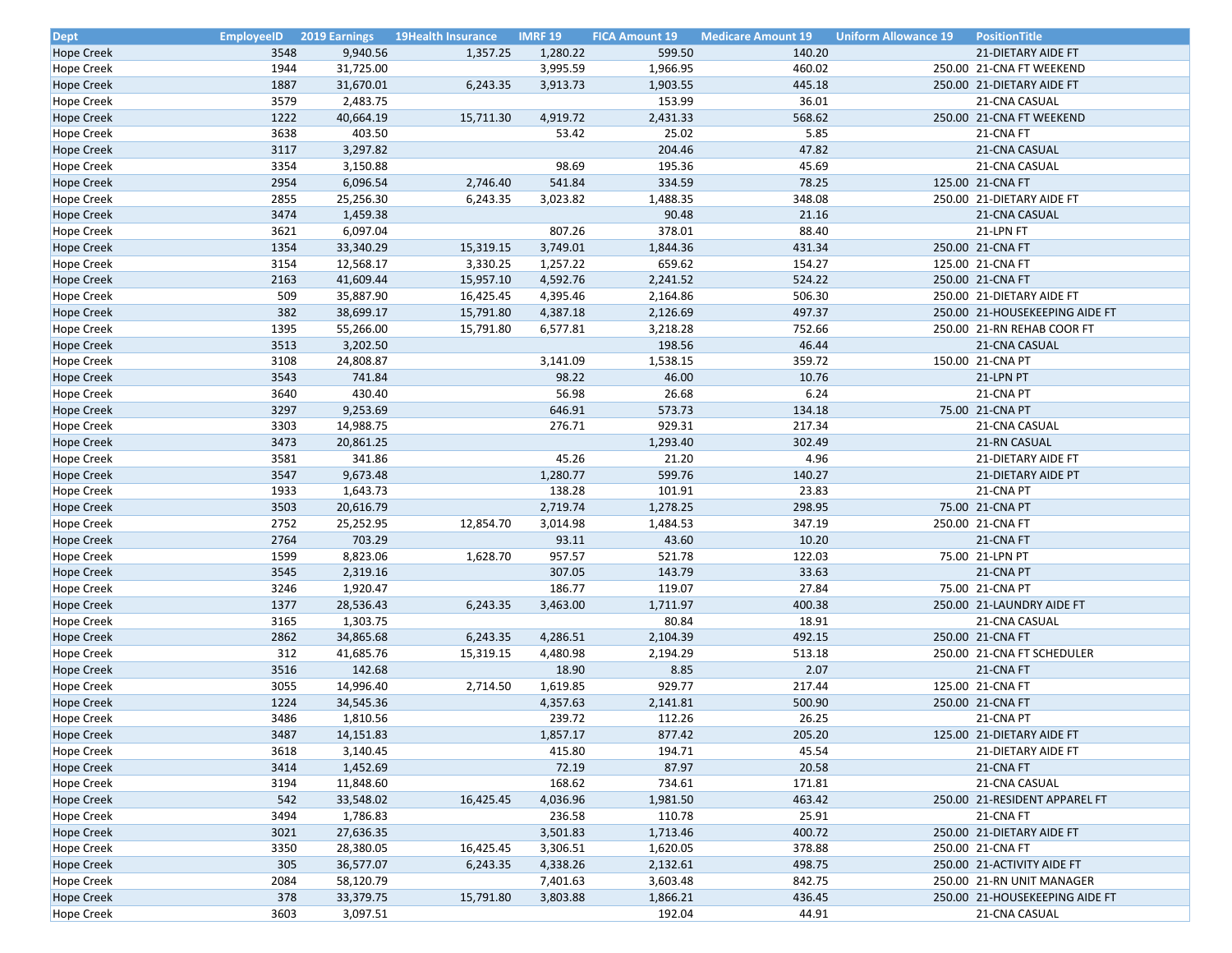| <b>Dept</b>                     | <b>EmployeeID</b> | <b>2019 Earnings</b> | <b>19Health Insurance</b> | <b>IMRF 19</b> | <b>FICA Amount 19</b> | <b>Medicare Amount 19</b> | <b>Uniform Allowance 19</b> | <b>PositionTitle</b>            |
|---------------------------------|-------------------|----------------------|---------------------------|----------------|-----------------------|---------------------------|-----------------------------|---------------------------------|
| Hope Creek                      | 3413              | 14,039.55            |                           | 1,697.96       | 870.45                | 203.57                    |                             | 75.00 21-DIETARY AIDE PT        |
| Hope Creek                      | 3431              | 30,183.80            |                           | 3,827.24       | 1,871.39              | 437.67                    |                             | 250.00 21-CNA FT                |
| <b>Hope Creek</b>               | 2676              | 30,350.03            | 6,243.35                  | 3,802.75       | 1,881.70              | 440.08                    |                             | 250.00 21-CNA FT                |
| <b>Hope Creek</b>               | 2115              | 27,628.89            | 6,243.35                  | 3,352.09       | 1,650.78              | 386.07                    |                             | 250.00 21-HOUSEKEEPING AIDE FT  |
| <b>Hope Creek</b>               | 3336              | 8,745.64             |                           |                | 542.23                | 126.81                    |                             | 21-CNA CASUAL                   |
| Hope Creek                      | 2498              | 15,761.50            |                           | 1,964.57       | 977.21                | 228.54                    |                             | 150.00 21-ACTIVITY AIDE PT      |
| Hope Creek                      | 1066              | 32,657.92            | 6,243.35                  | 4,061.17       | 1,994.07              | 466.36                    |                             | 250.00 21-CNA FT WEEKEND        |
| Hope Creek                      | 3090              | 8,269.44             | 4,284.90                  | 1,029.35       | 489.77                | 114.54                    |                             | 125.00 21-CNA FT                |
| Hope Creek                      | 3578              | 3,228.75             |                           |                | 200.19                | 46.82                     |                             | 21-CNA CASUAL                   |
| Hope Creek                      | 3530              | 10,634.99            |                           | 585.34         | 659.37                | 154.21                    |                             | 21-CNA CASUAL                   |
| <b>Hope Creek</b>               | 2024              | 39,486.02            | 15,668.50                 | 4,641.78       | 2,255.53              | 527.50                    |                             | 250.00 21-CNA FT                |
| Hope Creek                      | 3284              | 10,944.30            | 2,142.45                  | 1,286.55       | 665.62                | 155.67                    |                             | 125.00 21-DIETARY AIDE FT       |
| Hope Creek                      | 2745              | 7,410.63             |                           |                | 459.46                | 107.45                    |                             | 21-CNA CASUAL                   |
| Hope Creek                      | 135               | 23,822.63            |                           | 2,972.99       | 1,477.01              | 345.42                    |                             | 250.00 21-WASHER                |
| <b>Hope Creek</b>               | 3566              | 83.89                |                           |                | 5.20                  | 1.22                      |                             | 21-DIETARY AIDE PT              |
| <b>Hope Creek</b>               | 677               | 49,666.39            | 15,319.15                 | 5,715.41       | 2,782.08              | 650.65                    |                             | 250.00 21-CNA FT                |
| <b>Hope Creek</b>               | 3592              | 7,033.96             |                           | 931.31         | 436.11                | 101.99                    |                             | 21-CNA FT                       |
| Hope Creek                      | 3511              | 15,955.36            |                           | 1,953.09       | 989.23                | 231.35                    |                             | 125.00 21-CNA FT                |
| <b>Hope Creek</b>               | 3521              | 806.93               |                           | 106.84         | 50.03                 | 11.71                     |                             | 21-CNA FT                       |
| Hope Creek                      | 1603              | 33,043.98            | 3,385.15                  | 4,060.88       | 1,989.65              | 465.32                    |                             | 250.00 21-CNA FT                |
| <b>Hope Creek</b>               | 3419              | 9,196.80             | 4,119.60                  | 927.26         | 499.54                | 116.83                    |                             | 125.00 21-CNA FT                |
| <b>Hope Creek</b>               | 3602              | 4,829.32             |                           | 639.40         | 299.42                | 70.03                     |                             | 21-DIETARY AIDE FT              |
| <b>Hope Creek</b>               | 3000              | 10,792.85            |                           | 1,315.30       | 669.16                | 156.49                    |                             | 21-CNA FT                       |
| <b>Hope Creek</b>               | 2305              | 34,525.53            |                           | 4,332.10       | 2,140.58              | 500.62                    |                             | 150.00 21-ACTIVITY AIDE PT      |
|                                 | 94                | 53,632.21            | 15,319.15                 | 6,252.94       | 3,052.37              | 713.87                    |                             | 250.00 21-LPN FT                |
| Hope Creek                      | 3387              |                      |                           | 151.95         | 285.96                | 66.88                     |                             |                                 |
| Hope Creek<br><b>Hope Creek</b> | 3137              | 4,612.21             |                           |                |                       | 135.88                    |                             | 125.00 21-CNA CASUAL            |
|                                 |                   | 9,370.87             |                           | 1,141.70       | 580.99                |                           |                             | 75.00 21-DIETARY AIDE FT        |
| Hope Creek                      | 3594              | 7,780.80             |                           | 1,030.17       | 482.41                | 112.82                    |                             | 21-CNA FT                       |
| <b>Hope Creek</b>               | 3437              | 4,313.25             |                           | 423.97         | 267.42                | 62.54                     |                             | 21-CNA FT                       |
| <b>Hope Creek</b>               | 3309              | 3,830.63             |                           | 324.96         | 237.49                | 55.55                     |                             | 125.00 21-CNA FT                |
| Hope Creek                      | 1783              | 53,269.20            | 6,243.35                  | 6,325.76       | 3,095.37              | 723.92                    |                             | 250.00 21-ACTIVITIES DIRECTOR   |
| Hope Creek                      | 985               | 1,596.18             |                           | 211.34         | 98.96                 | 23.14                     |                             | 21-LPN FT                       |
| Hope Creek                      | 3228              | 8,235.00             |                           |                | 510.58                | 119.41                    |                             | 21-CNA CASUAL                   |
| Hope Creek                      | 656               | 47,797.66            | 6,243.35                  | 5,876.01       | 2,876.90              | 672.82                    |                             | 250.00 21-CARE PLAN COOR LPN FT |
| Hope Creek                      | 3262              | 68,090.75            | 15,319.15                 | 8,101.57       | 3,938.62              | 921.13                    |                             | 250.00 21-RN                    |
| Hope Creek                      | 3386              | 157.50               |                           |                | 9.77                  | 2.28                      |                             | 21-CNA CASUAL                   |
| <b>Hope Creek</b>               | 2495              | 35,028.65            | 6,243.35                  | 4,191.23       | 2,085.22              | 487.68                    |                             | 250.00 21-CNA FT                |
| Hope Creek                      | 3028              | 3,803.60             |                           | 356.37         | 235.82                | 55.16                     |                             | 125.00 21-CNA FT                |
| <b>Hope Creek</b>               | 2449              | 32,651.30            |                           | 4,107.25       | 2,024.38              | 473.44                    |                             | 250.00 21-DIETARY AIDE FT       |
| <b>Hope Creek</b>               | 145               | 34,508.99            | 6,243.35                  | 4,169.68       | 2,057.10              | 481.09                    |                             | 250.00 21-CNA FT                |
| <b>Hope Creek</b>               | 1037              | 34,342.69            |                           | 4,284.73       | 2,098.70              | 490.83                    |                             | 250.00 21-CNA FT TRANSPORTER    |
| <b>Hope Creek</b>               | 3580              | 7,768.94             |                           | 1,028.61       | 481.68                | 112.65                    |                             | 21-DIETARY AIDE FT              |
| <b>Hope Creek</b>               | 2930              | 45,078.40            | 6,243.35                  | 5,713.31       | 2,794.86              | 653.63                    |                             | 250.00 21-LPN FT                |
| <b>Hope Creek</b>               | 2121              | 39,497.64            |                           | 5,087.77       | 2,448.85              | 572.71                    |                             | 21-LPN CASUAL                   |
| <b>Hope Creek</b>               | 3604              | 1,236.25             |                           |                | 76.65                 | 17.93                     |                             | 21-CNA CASUAL                   |
| <b>Hope Creek</b>               | 3617              | 2,088.13             |                           |                | 129.46                | 30.28                     |                             | 21-CNA CASUAL                   |
| <b>Hope Creek</b>               | 2945              | 15,096.90            |                           | 197.78         | 936.01                | 218.91                    |                             | 21-CNA CASUAL                   |
| <b>Hope Creek</b>               | 3174              | 15,128.80            |                           | 1,777.21       | 885.47                | 207.09                    |                             | 150.00 21-ACTIVITY AIDE PT      |
| <b>Hope Creek</b>               | 3573              | 420.00               |                           |                | 26.04                 | 6.09                      |                             | 21-CNA CASUAL                   |
| <b>Hope Creek</b>               | 3439              | 4,913.47             |                           | 229.98         | 304.64                | 71.24                     |                             | 21-CNA PT                       |
| <b>Hope Creek</b>               | 2436              | 31,167.17            |                           | 3,940.19       | 1,932.36              | 451.92                    |                             | 250.00 21-CNA FT                |
| <b>Hope Creek</b>               | 3007              | 7,699.38             |                           |                | 477.36                | 111.64                    |                             | 21-CNA CASUAL                   |
| <b>Hope Creek</b>               | 1389              | 33,512.96            | 15,319.15                 | 3,622.31       | 1,780.57              | 416.42                    |                             | 250.00 21-CNA FT                |
| Hope Creek                      | 3620              | 1,220.82             |                           | 161.64         | 75.69                 | 17.70                     |                             | 21-CNA FT                       |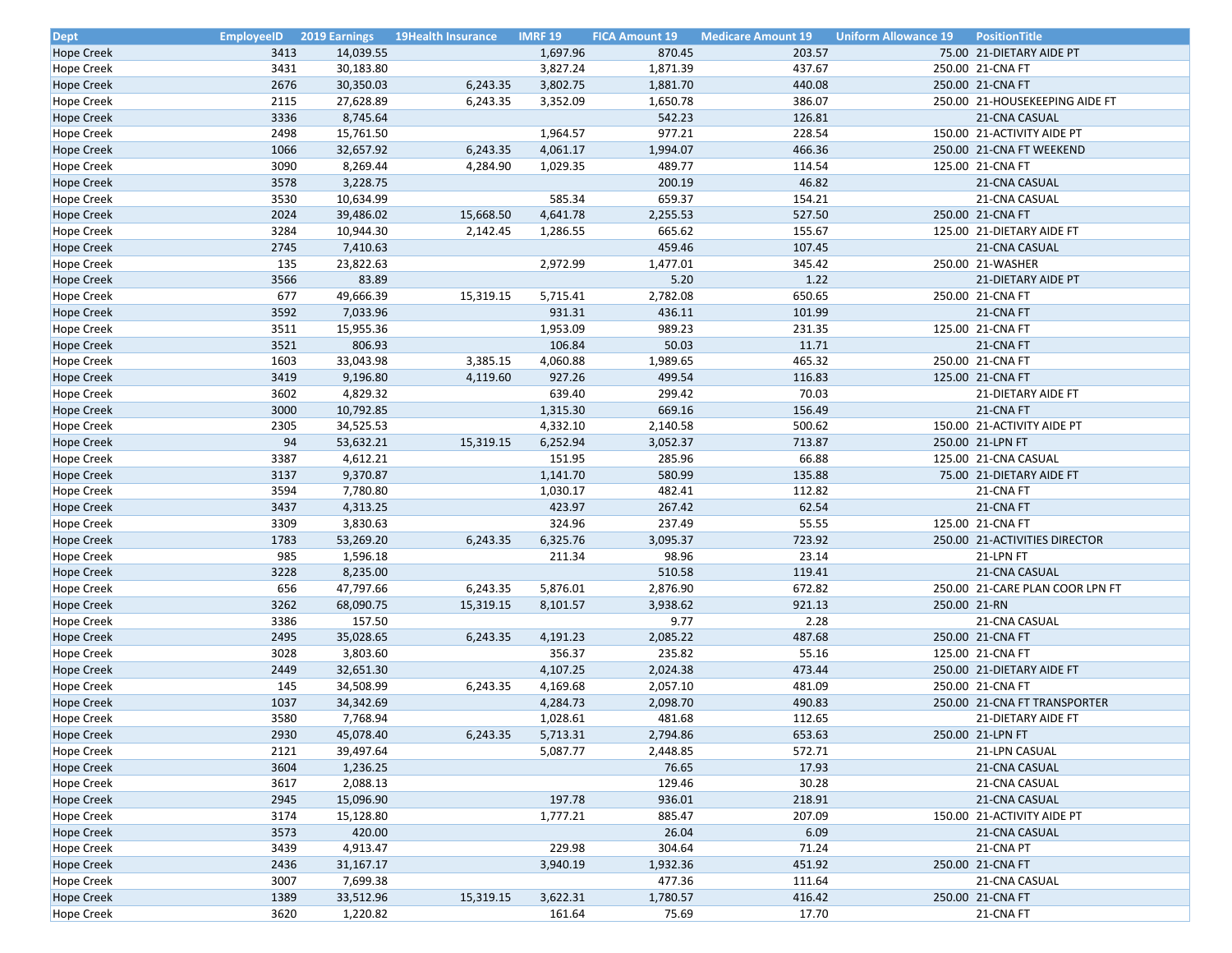| <b>Dept</b>                | <b>EmployeeID</b> | <b>2019 Earnings</b> | <b>19Health Insurance</b> | <b>IMRF 19</b> | <b>FICA Amount 19</b> | <b>Medicare Amount 19</b> | <b>Uniform Allowance 19</b> | PositionTitle                                      |
|----------------------------|-------------------|----------------------|---------------------------|----------------|-----------------------|---------------------------|-----------------------------|----------------------------------------------------|
| <b>Hope Creek</b>          | 2499              | 16,230.99            |                           | 2,022.67       | 1,006.32              | 235.35                    |                             | 150.00 21-ACTIVITY AIDE PT                         |
| <b>Hope Creek</b>          | 1685              | 30,375.51            | 16,425.45                 | 3,583.85       | 1,754.35              | 410.29                    |                             | 250.00 21-ACTIVITY/RECEPTIONIST                    |
| <b>Hope Creek</b>          | 2727              | 183.83               | 271.45                    |                | 4.38                  | 1.02                      |                             | 21-MECHANIC II                                     |
| <b>Hope Creek</b>          | 2901              | 33,550.85            | 16,425.45                 | 3,878.40       | 1,903.71              | 445.22                    |                             | 250.00 21-HR ASSISTANT                             |
| <b>Hope Creek</b>          | 3138              | 5,110.63             |                           |                | 316.86                | 74.10                     |                             | 21-CNA CASUAL                                      |
| <b>Hope Creek</b>          | 3004              | 19,718.41            | 3,257.40                  | 2,333.16       | 1,186.19              | 277.41                    |                             | 125.00 21-CNA FT                                   |
| <b>Hope Creek</b>          | 3627              | 730.00               |                           |                | 45.26                 | 10.59                     |                             | 21-CNA CASUAL                                      |
| Hope Creek                 | 3485              | 1,121.22             |                           | 148.45         | 69.52                 | 16.26                     |                             | 21-CNA FT                                          |
| <b>Hope Creek</b>          | 2120              | 23,944.50            |                           | 3,046.79       | 1,480.50              | 346.25                    |                             | 150.00 21-HOUSEKEEPING AIDE PT                     |
| <b>Hope Creek</b>          | 3541              | 529.41               |                           | 70.10          | 32.83                 | 7.68                      |                             | 21-DIETARY AIDE FT                                 |
| <b>Hope Creek</b>          | 3204              | 59,847.96            | 6,243.35                  | 7,418.24       | 3,624.02              | 847.56                    |                             | 250.00 21-RN UNIT MANAGER                          |
| <b>Hope Creek</b>          | 2308              | 31,959.16            | 16,425.45                 | 3,840.72       | 1,883.00              | 440.37                    |                             | 250.00 21-CNA FT                                   |
| <b>Hope Creek</b>          | 3478              | 7,956.32             |                           | 340.49         | 493.30                | 115.37                    |                             | 21-LPN CASUAL                                      |
| <b>Hope Creek</b>          | 3202              | 2,967.65             |                           | 231.77         | 183.99                | 43.03                     |                             | 21-CNA FT                                          |
| <b>Hope Creek</b>          | 3475              | 148.75               |                           |                | 9.22                  | 2.16                      |                             | 21-CNA CASUAL                                      |
| <b>Hope Creek</b>          | 192               | 28,674.75            |                           |                | 1,777.84              | 415.79                    |                             | 21-QA/COMPLIANCE OFFICER                           |
| <b>Hope Creek</b>          | 3219              | 12,168.33            | 1,900.15                  | 1,445.00       | 754.43                | 176.44                    |                             | 125.00 21-CNA FT                                   |
| <b>Hope Creek</b>          | 34                | 63,096.43            | 16,425.45                 | 7,362.76       | 3,620.30              | 846.69                    |                             | 250.00 21-LPN FT                                   |
| <b>Hope Creek</b>          | 302               | 32,844.54            | 6,243.35                  | 3,967.18       | 1,949.81              | 456.00                    |                             | 250.00 21-RESIDENT APPAREL FT                      |
| <b>Hope Creek</b>          | 137               | 49,274.38            | 15,791.80                 | 5,822.18       | 2,857.86              | 668.37                    |                             | 250.00 21-LPN FT                                   |
| <b>Hope Creek</b>          | 210               | 43,373.23            | 15,319.15                 | 4,891.42       | 2,391.92              | 559.40                    |                             | 250.00 21-LPN FT WEEKEND                           |
| <b>Hope Creek</b>          | 1023              | 20,150.58            | 9,283.95                  | 2,273.69       | 1,136.02              | 265.68                    |                             | 250.00 21-LAUNDRY AIDE FT                          |
| <b>Hope Creek</b>          | 2718              | 16,046.42            |                           |                | 994.88                | 232.67                    |                             | 21-LPN CASUAL                                      |
| <b>Hope Creek</b>          | 639               | 24,403.78            | 4,071.75                  | 2,793.91       | 1,397.15              | 326.75                    |                             | 125.00 21-SOCIAL SERVICE DESIGNEE FT               |
| <b>Hope Creek</b>          | 3307              | 59,325.68            | 15,319.15                 | 6,835.32       | 3,362.16              | 786.31                    |                             | 250.00 21-RN UNIT MANAGER                          |
| <b>Hope Creek</b>          | 634               | 38,787.31            | 6,243.35                  | 4,571.90       | 2,233.16              | 522.27                    |                             | 250.00 21-CNA FT                                   |
|                            | 1380              | 28,437.72            |                           | 3,582.26       |                       | 412.35                    |                             |                                                    |
| <b>Hope Creek</b>          | 314               |                      |                           | 4,127.91       | 1,763.14              | 474.81                    |                             | 250.00 21-LAUNDRY AIDE FT<br>250.00 21-COOK I      |
| <b>Hope Creek</b>          |                   | 34,256.68            | 6,243.35                  |                | 2,030.19              |                           |                             |                                                    |
| <b>Hope Creek</b>          | 3384              | 2,231.59             |                           | 197.96         | 138.36                | 32.35                     |                             | 75.00 21-CNA PT                                    |
| <b>Hope Creek</b>          | 2907<br>152       | 21,751.17            | 15,791.80                 | 2,739.76       | 1,348.57              | 315.39<br>811.85          |                             | 150.00 21-HOUSEKEEPING AIDE PT<br>250.00 21-LPN FT |
| <b>Hope Creek</b>          |                   | 60,290.39            |                           | 7,131.53       | 3,471.36              |                           |                             |                                                    |
| <b>Hope Creek</b>          | 1943              | 2,170.82             |                           |                | 134.59                | 31.48                     |                             | 21-DIETARY AIDE PT                                 |
| <b>Hope Creek</b>          | 3497              | 14,004.46            |                           | 1,844.27       | 868.28                | 203.07                    |                             | 75.00 21-DIETARY AIDE PT                           |
| <b>Hope Creek</b>          | 3355              | 3,490.10             |                           |                | 216.39                | 50.61                     |                             | 150.00 21-DIETARY AIDE PT                          |
| <b>Hope Creek</b>          | 2031              | 68,561.72            | 5,971.90                  | 8,752.06       | 4,198.31              | 981.87                    |                             | 250.00 21-RN FT                                    |
| <b>Hope Creek</b>          | 1396              | 2,678.55             |                           | 216.26         | 166.07                | 38.84                     |                             | 125.00 21-CNA FT                                   |
| <b>Hope Creek</b>          | 3080              | 55,458.00            | 16,425.45                 | 6,677.19       | 3,252.24              | 760.61                    |                             | 250.00 21-RN FT                                    |
| Hope Creek                 | 508               | 37,446.41            | 16,425.45                 | 4,393.89       | 2,159.17              | 504.97                    |                             | 250.00 21-REHAB AIDE CNA FT                        |
| <b>Hope Creek</b>          | 171               | 52,896.52            | 6,243.35                  | 6,519.86       | 3,197.95              | 747.91                    |                             | 250.00 21-LPN FT                                   |
| <b>Hope Creek</b>          | 3626              | 1,452.50             |                           |                | 90.06                 | 21.06                     |                             | 21-RN CASUAL                                       |
| Human Resources            | 3467              | 60,452.15            |                           |                | 3,748.03              | 876.56                    |                             |                                                    |
| Human Resources            | 3469              | 60,452.15            |                           |                | 3,748.03              | 876.56                    |                             |                                                    |
| Human Resources            | 2691              | 23,998.17            | 6,179.40                  | 2,995.42       | 1,402.70              | 328.05                    |                             | 29-HR GENERALIST - LR/RM                           |
| Human Resources            | 3471              | 60,452.15            |                           |                | 3,748.03              | 876.56                    |                             |                                                    |
| Human Resources            | 2927              | 39,408.88            | 6,514.80                  | 5,023.63       | 2,352.49              | 550.17                    |                             | 29-BENEFITS/INS/WC SPECIALIST                      |
| Human Resources            | 1870              | 43,521.58            | 9,171.00                  | 5,670.44       | 2,655.39              | 621.02                    |                             | 29-HR GENERALIST - LR/RM                           |
| <b>Information Systems</b> | 692               | 70,198.18            |                           | 9,294.24       | 4,352.28              | 1,017.87                  |                             | 16-SENIOR PROGRAMMER/ANALYST                       |
| <b>Information Systems</b> | 350               | 83,979.79            | 16,588.60                 | 10,751.89      | 5,050.40              | 1,181.14                  |                             | 16-DIRECTOR                                        |
| <b>Information Systems</b> | 755               | 51,541.14            | 6,514.80                  | 6,521.54       | 3,053.91              | 714.22                    |                             | <b>16-SR. COMPUTER OPERATOR</b>                    |
| Information Systems        | 791               | 71,476.94            | 6,514.80                  | 9,278.65       | 4,345.02              | 1,016.18                  |                             | 16-SENIOR PROGRAMMER/ANALYST                       |
| <b>Information Systems</b> | 2635              | 63,854.46            | 17,139.60                 | 7,990.57       | 3,772.81              | 882.35                    |                             | <b>16-SYSTEMS ADMINISTRATOR</b>                    |
| <b>Information Systems</b> | 50                | 44,556.37            | 17,139.60                 | 5,572.00       | 2,609.22              | 610.22                    |                             | 16-SR. COMPUTER OPERATOR                           |
| <b>Information Systems</b> | 725               | 23,318.58            | 6,427.35                  | 2,963.97       | 1,387.96              | 324.61                    |                             | 16-SR. COMPUTER OPERATOR                           |
| Mental Health Board        | 26                | 43,476.94            | 6,514.80                  | 5,132.52       | 2,403.46              | 562.10                    |                             | <b>65-EXECUTIVE DIRECTOR</b>                       |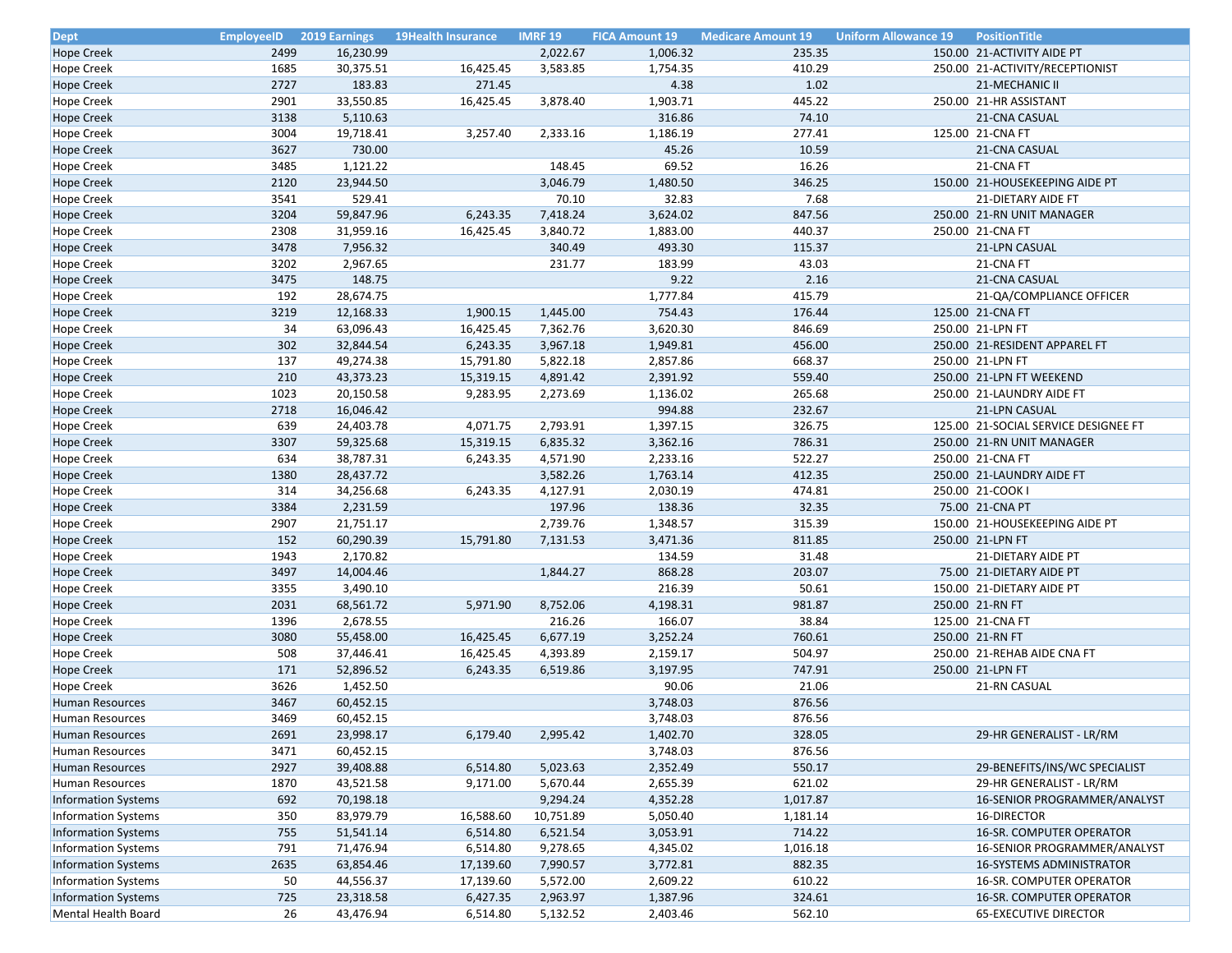| <b>Dept</b>                  | <b>EmployeeID</b> | 2019 Earnings | <b>19Health Insurance</b> | <b>IMRF 19</b> | <b>FICA Amount 19</b> | <b>Medicare Amount 19</b> | <b>Uniform Allowance 19</b> | <b>PositionTitle</b>                                         |
|------------------------------|-------------------|---------------|---------------------------|----------------|-----------------------|---------------------------|-----------------------------|--------------------------------------------------------------|
| <b>Public Defender</b>       | 595               | 53,176.12     |                           | 7,040.46       | 3,296.92              | 771.06                    |                             | 27-ADMINISTRATIVE ASSISTANT I                                |
| Public Defender              | 2880              | 48,006.34     |                           | 6,356.10       | 2,976.40              | 696.09                    |                             | 27-ASSISTANT PUBLIC DEFENDER                                 |
| <b>Public Defender</b>       | 3198              | 25,113.53     | 1,900.15                  | 3,233.92       | 1,514.38              | 354.17                    |                             | 27-ASSISTANT PUBLIC DEFENDER                                 |
| Public Defender              | 3615              | 9,169.23      | 271.45                    | 1,208.91       | 566.11                | 132.40                    |                             | 27-ASSISTANT PUBLIC DEFENDER                                 |
| <b>Public Defender</b>       | 132               | 114,966.58    |                           | 15,221.54      | 7,127.93              | 1,667.02                  |                             | 27-ASSISTANT PUBLIC DEFENDER                                 |
| <b>Public Defender</b>       | 461               | 139,376.44    | 4,886.10                  | 18,453.41      | 8,239.80              | 2,020.96                  |                             | 27-PUBLIC DEFENDER                                           |
| <b>Public Defender</b>       | 661               | 51,944.84     | 15,985.20                 | 6,083.98       | 2,848.95              | 666.28                    |                             | 27-LEGAL ASSISTANT I                                         |
| <b>Public Defender</b>       | 3120              | 66,533.95     | 11,827.20                 | 8,203.51       | 3,841.53              | 898.42                    |                             | 27-ASSISTANT PUBLIC DEFENDER                                 |
| <b>Public Defender</b>       | 243               | 113,709.53    | 6,514.80                  | 15,055.04      | 7,049.99              | 1,648.78                  |                             | 27-ASSISTANT PUBLIC DEFENDER                                 |
| Public Defender              | 3607              | 1,590.12      |                           |                | 98.59                 | 23.06                     |                             | 27-EVIDENCE COORDINATOR (PT)                                 |
| <b>Public Defender</b>       | 3610              | 12,615.38     |                           | 1,670.27       | 782.15                | 182.93                    |                             | 27-ASSISTANT PUBLIC DEFENDER                                 |
| Public Defender              | 3045              | 73,231.05     | 16,946.75                 | 9,695.86       | 4,540.32              | 1,061.85                  |                             | 27-ASSISTANT PUBLIC DEFENDER                                 |
| <b>Public Defender</b>       | 3570              | 19,926.27     | 1,628.70                  | 2,579.91       | 1,208.10              | 282.54                    |                             | 27-ASSISTANT PUBLIC DEFENDER                                 |
| Public Works                 | 701               | 66,100.24     | 17,139.60                 | 7,926.90       | 3,761.78              | 879.77                    |                             | 500.00 18-LABOR/TRUCK DRIVER                                 |
| <b>Public Works</b>          | 818               | 64,323.86     | 16,478.40                 | 7,891.92       | 3,745.84              | 876.04                    |                             | 500.00 18-LABOR/TRUCK DRIVER                                 |
| <b>Public Works</b>          | 582               | 65,379.03     | 17,139.60                 | 7,993.82       | 3,792.94              | 887.06                    |                             | 500.00 18-LABOR/TRUCK DRIVER                                 |
| <b>Public Works</b>          | 3367              | 3,474.00      |                           |                | 215.39                | 50.38                     |                             | <b>18-SEASONAL MOWER</b>                                     |
| <b>Public Works</b>          | 241               | 20,133.35     | 4,662.35                  | 2,227.66       | 1,092.45              | 255.49                    |                             | 500.00 18-LABOR/TRUCK DRIVER                                 |
| <b>Public Works</b>          | 798               | 79,124.84     |                           | 10,476.17      | 4,905.74              | 1,147.31                  |                             | <b>18-ENGINEERING TECHNICIAN</b>                             |
| Public Works                 | 472               | 65,570.69     | 16,211.25                 | 7,694.90       | 3,653.26              | 854.40                    |                             | 500.00 18-LABOR/TRUCK DRIVER                                 |
| <b>Public Works</b>          | 622               | 64,815.71     | 17,139.60                 | 7,552.88       | 3,587.07              | 838.91                    |                             | 500.00 18-LABOR/TRUCK DRIVER                                 |
| Public Works                 | 2428              | 63,899.80     |                           | 8,316.18       | 3,944.49              | 922.50                    |                             | 500.00 18-LABOR/TRUCK DRIVER                                 |
| <b>Public Works</b>          | 222               | 46,232.80     | 17,139.60                 | 6,121.26       | 2,866.43              | 670.38                    |                             | <b>18-ADMINISTRATIVE ASSISTANT III</b>                       |
|                              | 3210              | 63,478.21     |                           | 8,152.95       |                       |                           |                             |                                                              |
| <b>Public Works</b>          | 3209              |               | 6,514.80                  |                | 3,853.18              | 901.15<br>925.14          |                             | 500.00 18-LABOR/TRUCK DRIVER<br>500.00 18-LABOR/TRUCK DRIVER |
| <b>Public Works</b>          |                   | 63,803.09     | 16,478.40                 | 8,338.95       | 3,955.79              |                           |                             |                                                              |
| Public Works                 | 2441              | 83,603.91     | 17,139.60                 | 11,155.36      | 5,223.80              | 1,221.70                  |                             | <b>18-MAINTENANCE FOREMAN</b>                                |
| <b>Public Works</b>          | 678               | 66,976.95     | 16,478.40                 | 8,358.21       | 3,963.97              | 927.06                    |                             | 500.00 18-MECHANIC                                           |
| <b>Public Works</b>          | 3533              | 5,332.50      |                           |                | 330.62                | 77.32                     |                             | 18-SEASONAL MOWER                                            |
| <b>Public Works</b>          | 339               | 57,075.23     | 17,139.60                 | 7,248.00       | 3,444.00              | 805.45                    |                             | 500.00 18-LABOR/TRUCK DRIVER                                 |
| Public Works                 | 262               | 26,937.13     | 12,654.95                 | 2,705.99       | 1,298.77              | 303.75                    |                             | 500.00 18-LABOR/TRUCK DRIVER                                 |
| <b>Public Works</b>          | 834               | 120,016.97    | 15,985.20                 | 15,517.50      | 7,266.50              | 1,699.43                  |                             | <b>18-COUNTY ENGINEER</b>                                    |
| <b>Public Works</b>          | 2432              | 59,452.91     | 6,514.80                  | 7,798.80       | 3,686.08              | 862.07                    |                             | 500.00 18-LABOR/TRUCK DRIVER                                 |
| <b>Public Works</b>          | 3315              | 72,278.70     | 17,139.60                 | 9,291.81       | 4,351.15              | 1,017.61                  |                             | <b>18-ASST MAINTENANCE FOREMAN</b>                           |
| Public Works                 | 769               | 63,190.19     | 17,139.60                 | 7,253.61       | 3,446.61              | 806.06                    |                             | 500.00 18-LABOR/TRUCK DRIVER                                 |
| <b>Public Works</b>          | 3534              | 9,137.25      |                           |                | 566.51                | 132.49                    |                             | <b>18-SEASONAL MOWER</b>                                     |
| Recorder                     | 3199              | 31,791.63     |                           | 4,209.14       | 1,971.08              | 460.98                    |                             | 07-DEPUTY CLERK II                                           |
| Recorder                     | 673               | 24,630.72     | 8,569.80                  | 3,242.69       | 1,518.45              | 355.13                    |                             | 07-DEPUTY CLERK II                                           |
| Recorder                     | 495               | 91,800.02     | 6,243.35                  | 11,205.13      | 5,859.24              | 1,370.30                  |                             | 07-RECORDER                                                  |
| Recorder                     | 925               | 36,927.21     | 17,139.60                 | 4,399.74       | 2,060.28              | 481.84                    |                             | 07-DEPUTY CLERK II (147)                                     |
| Recorder                     | 449               | 39,072.80     | 6,514.80                  | 4,919.33       | 2,303.58              | 538.74                    |                             | 07-DEPUTY CLERK II                                           |
| Recorder                     | 2201              | 35,345.60     | 6,514.80                  | 4,399.62       | 2,060.23              | 481.83                    |                             | 07-DEPUTY CLERK II (147)                                     |
| Recorder                     | 633               | 56,101.34     | 6,514.80                  | 7,405.62       | 3,467.88              | 811.04                    |                             | 07-SYSTEM LIAISON                                            |
| Recorder                     | 3114              | 32,445.25     | 6,514.80                  | 4,295.75       | 2,011.60              | 470.46                    |                             | 07-DEPUTY CLERK II (147)                                     |
| Recorder                     | 845               | 46,013.25     | 6,514.80                  | 5,687.91       | 2,663.53              | 622.92                    |                             | 07-ADMINISTRATIVE COORDINATOR                                |
| Recorder                     | 783               | 68,365.94     | 6,514.80                  | 8,784.94       | 4,113.77              | 962.09                    |                             | 07-CHIEF DEPUTY                                              |
| Regional Office of Education | 2520              | 42,548.00     | 6,514.80                  | 5,341.51       | 2,501.36              | 584.99                    |                             | <b>10-EXECUTIVE SECRETARY</b>                                |
| Sheriff                      | 2817              | 47,524.59     | 16,478.40                 | 5,379.05       | 2,543.66              | 594.89                    |                             | 400.00 08-TELE-COMM. CORPORAL                                |
| Sheriff                      | 3075              | 1,067.00      |                           |                | 66.15                 | 15.47                     |                             | 08-PT OFFICE STAFF                                           |
| Sheriff                      | 3453              | 57,940.11     |                           | 12,520.78      | 3,592.29              | 840.14                    |                             | 650.00 08-DEPUTY                                             |
| Sheriff                      | 3526              | 6,341.50      |                           |                | 393.17                | 91.95                     |                             | 08-BAILIFF                                                   |
| Sheriff                      | 76                | 38,322.45     |                           | 5,073.92       | 2,375.99              | 555.67                    |                             | 08-CLERICAL SPECIALIST II                                    |
| Sheriff                      | 598               | 77,440.87     | 15,791.80                 | 16,476.86      | 4,460.28              | 1,043.14                  |                             | 650.00 08-DEPUTY                                             |
| Sheriff                      | 2302              | 58,414.84     | 15,985.20                 | 12,117.70      | 3,338.72              | 780.83                    |                             | 650.00 08-DEPUTY                                             |
| Sheriff                      | 772               | 6,644.00      |                           |                | 411.93                | 96.34                     |                             | 08-BAILIFF                                                   |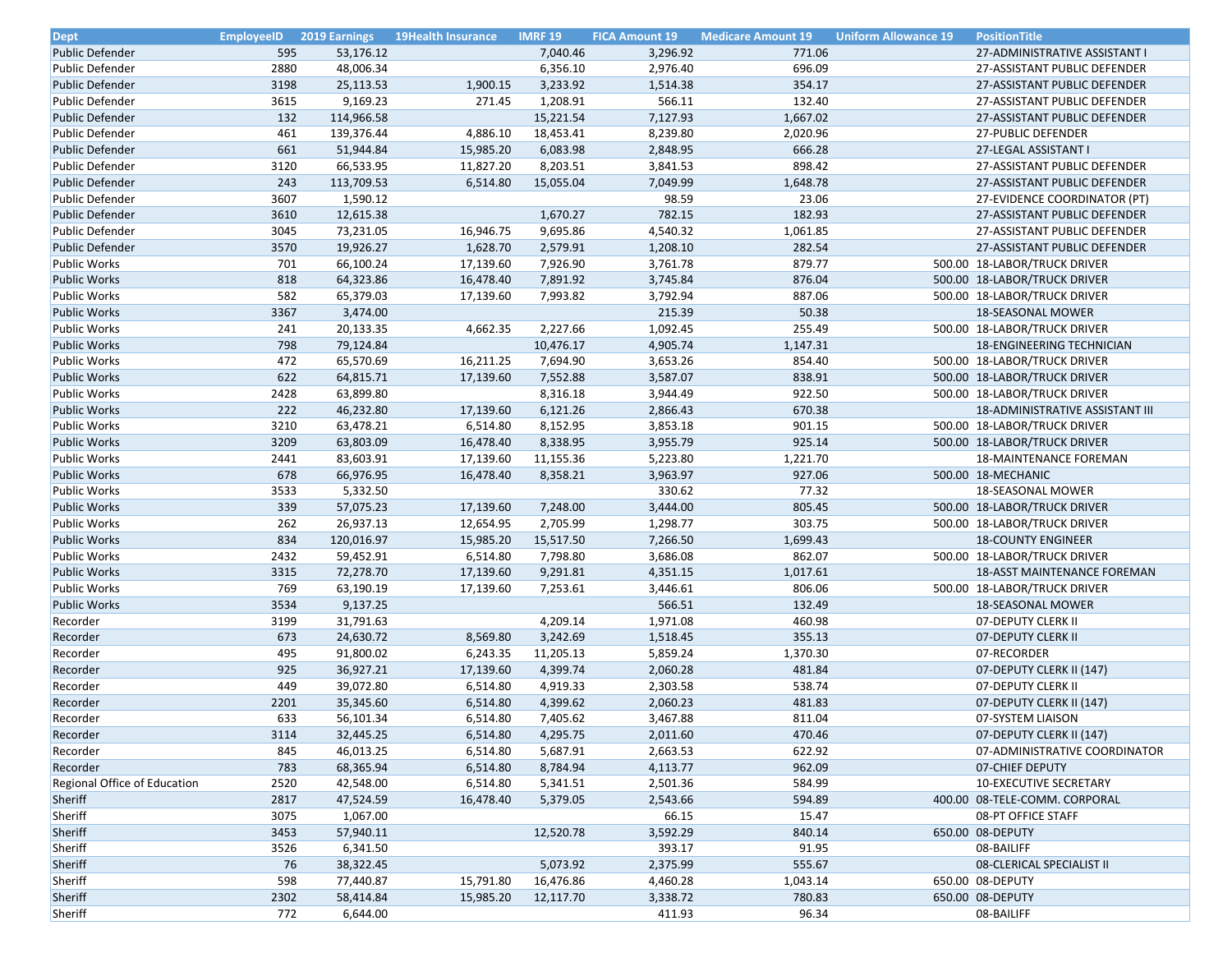| <b>Dept</b>        | <b>EmployeeID</b> | <b>2019 Earnings</b>   | <b>19Health Insurance</b> | <b>IMRF 19</b> | <b>FICA Amount 19</b> | <b>Medicare Amount 19</b> | <b>Uniform Allowance 19</b> | <b>PositionTitle</b>            |
|--------------------|-------------------|------------------------|---------------------------|----------------|-----------------------|---------------------------|-----------------------------|---------------------------------|
| Sheriff            | 3588              | 12,770.85              |                           | 3,062.45       | 791.79                | 185.18                    |                             | 08-DEPUTY                       |
| Sheriff            | 234               | 65,434.80              | 6,243.35                  | 14,495.49      | 3,944.89              | 922.60                    |                             | 650.00 08-DEPUTY                |
| Sheriff            | 638               | 67,676.10              | 16,425.45                 | 14,958.58      | 4,067.97              | 951.39                    |                             | 650.00 08-DEPUTY                |
| Sheriff            | 397               | 112,450.00             | 16,425.45                 |                | 7,193.03              | 1,682.25                  |                             | 650.00 08-SHERIFF               |
| Sheriff            | 3636              | 214.50                 |                           |                | 13.30                 | 3.11                      |                             | 08-BAILIFF                      |
| Sheriff            | 764               | 70,477.80              | 15,319.15                 | 15,682.33      | 4,272.90              | 999.32                    |                             | 650.00 08-DEPUTY                |
| Sheriff            | 1915              | 7,348.00               |                           |                | 455.58                | 106.55                    |                             | 08-BAILIFF                      |
| Sheriff            | 897               | 46,967.31              | 17,139.60                 | 5,754.69       | 2,694.81              | 630.24                    |                             | 08-COMM OFFICER / IT SPECIALIST |
| Sheriff            | 803               | 81,497.05              | 15,319.15                 | 17,536.92      | 4,755.59              | 1,112.20                  |                             | 650.00 08-SGT/DEPUTY            |
| Sheriff            | 552               | 90,580.69              | 15,319.15                 | 20,064.84      | 5,416.93              | 1,266.86                  |                             | 650.00 08-LT/DEPUTY             |
| Sheriff            | 3464              | 9,438.00               |                           |                | 585.16                | 136.85                    |                             | 08-BAILIFF                      |
| Sheriff            | 1864              | 4,735.50               |                           |                | 293.60                | 68.66                     |                             | 08-BAILIFF                      |
| Sheriff            | 3383              | 9,592.00               |                           |                | 594.71                | 139.08                    |                             | 08-BAILIFF                      |
| Sheriff            | 802               | 74,963.22              | 17,139.60                 | 9,336.60       | 4,396.88              | 1,028.30                  |                             | 400.00 08-TELE-COMM. SERGEANT   |
| Sheriff            | 453               | 80,519.24              | 271.45                    | 18,517.96      | 4,987.42              | 1,166.41                  |                             | 08-LT/DEPUTY                    |
| Sheriff            | 2253              | 10,175.00              |                           |                | 630.85                | 147.54                    |                             | 08-BAILIFF                      |
| Sheriff            | 759               | 88,735.27              | 15,319.15                 | 19,649.04      | 5,311.74              | 1,242.27                  |                             | 650.00 08-LT/DEPUTY             |
| Sheriff            | 548               | 70,525.55              | 15,791.80                 | 15,900.87      | 4,314.49              | 1,009.04                  |                             | 650.00 08-DEPUTY                |
| Sheriff            | 2209              | 70,212.77              | 15,319.15                 | 15,179.16      | 4,128.06              | 965.44                    |                             | 650.00 08-DEPUTY                |
| Sheriff            | 482               | 67,996.22              |                           | 8,949.79       | 4,215.77              | 985.95                    |                             | 400.00 08-TELE-COMM. CORPORAL   |
| Sheriff            | 379               | 81,121.62              | 15,791.80                 | 17,913.11      | 4,859.61              | 1,136.53                  |                             | 650.00 08-SGT/INVESTIGATOR      |
| Sheriff            | 632               | 89,765.13              | 15,319.15                 | 18,891.96      | 5,118.15              | 1,196.99                  |                             | 650.00 08-CAPTAIN               |
| Sheriff            | 2098              | 5,362.50               |                           |                | 332.48                | 77.76                     |                             | 08-BAILIFF                      |
| Sheriff            | 469               | 52,794.28              | 6,514.80                  | 6,805.21       | 3,186.69              | 745.28                    |                             | 08-EXEC. LAW ENFORCEMENT SEC.   |
| Sheriff            | 646               | 10,103.50              |                           |                | 626.42                | 146.50                    |                             | 08-BAILIFF                      |
| Sheriff            | 709               | 69,893.66              | 15,319.15                 | 14,370.50      | 3,901.24              | 912.39                    |                             | 650.00 08-DEPUTY                |
| Sheriff            | 3423              | 48,521.42              | 6,514.80                  | 9,796.34       | 3,008.33              | 703.57                    |                             | 650.00 08-CORRECTIONAL OFFICER  |
| Sheriff            | 1304              | 63,855.34              | 15,319.15                 | 12,897.36      | 3,536.14              | 827.01                    |                             |                                 |
| Sheriff            |                   |                        |                           |                |                       |                           |                             | 650.00 08-DEPUTY                |
| Sheriff            | 3535              | 29,833.69<br>66,608.68 | 7,141.50                  | 6,745.96       | 1,791.63<br>3,928.98  | 419.01<br>918.88          |                             | 650.00 08-DEPUTY                |
| Sheriff            | 199<br>390        |                        | 15,791.80<br>15,791.80    | 14,478.04      |                       | 1,242.58                  |                             | 650.00 08-DEPUTY                |
|                    | 507               | 89,765.80              |                           | 19,614.51      | 5,313.05              | 266.18                    |                             | 650.00 08-CAPTAIN               |
| Sheriff<br>Sheriff | 236               | 18,357.50              |                           |                | 1,138.17              | 834.23                    |                             |                                 |
|                    |                   | 63,470.09              | 15,319.15                 | 12,994.67      | 3,567.06              |                           |                             | 650.00 08-DEPUTY                |
| Sheriff            | 3252              | 70,319.40              | 5,971.90                  | 15,699.25      | 4,359.81              | 1,019.63                  |                             | 08-DEPUTY                       |
| Sheriff            | 649               | 67,033.26              | 15,319.15                 | 14,059.23      | 3,812.14              | 891.55                    |                             | 650.00 08-DEPUTY                |
| Sheriff            | 247               | 84,539.94              | 15,319.15                 | 17,568.41      | 4,762.19              | 1,113.74                  |                             | 650.00 08-LT/DEPUTY             |
| Sheriff            | 2911              | 10,406.00              |                           |                | 645.17                | 150.88                    |                             | 08-BAILIFF                      |
| Sheriff            | 3366              | 9,768.00               |                           |                | 605.61                | 141.64                    |                             | 08-BAILIFF                      |
| Sheriff            | 466               | 70,534.25              | 15,319.15                 | 15,023.88      | 4,075.90              | 953.24                    |                             | 650.00 08-DEPUTY                |
| Sheriff            | 492               | 70,609.75              | 15,319.15                 | 15,073.70      | 4,080.57              | 954.34                    |                             | 650.00 08-DEPUTY                |
| Sheriff            | 3462              | 48,072.04              | 13,732.00                 | 11,328.31      | 2,980.47              | 697.05                    |                             | 650.00 08-DEPUTY                |
| Sheriff            | 2652              | 66,737.47              | 14,997.15                 | 13,744.31      | 3,883.01              | 908.13                    |                             | 08-DEPUTY                       |
| Sheriff            | 581               | 91,859.36              | 15,319.15                 | 20,315.17      | 5,549.29              | 1,297.83                  |                             | 650.00 08-LT/DEPUTY             |
| Sheriff            | 716               | 68,520.17              | 15,319.15                 | 14,509.29      | 3,938.22              | 921.04                    |                             | 650.00 08-DEPUTY (128)          |
| Sheriff            | 3633              | 764.50                 |                           |                | 47.40                 | 11.08                     |                             | 08-BAILIFF                      |
| Sheriff            | 572               | 89,765.83              | 15,319.15                 | 19,448.47      | 5,268.26              | 1,232.10                  |                             | 650.00 08-CAPTAIN               |
| Sheriff            | 3446              | 8,580.00               |                           |                | 531.96                | 124.41                    |                             | 08-BAILIFF                      |
| Sheriff            | 720               | 81,610.84              | 15,791.80                 | 17,358.68      | 4,708.72              | 1,101.24                  |                             | 650.00 08-SGT/DEPUTY            |
| Sheriff            | 697               | 66,371.28              | 15,985.20                 | 7,742.31       | 3,650.39              | 853.72                    |                             | 400.00 08-TELE-COMM. CORPORAL   |
| Sheriff            | 1908              | 6,457.00               |                           |                | 400.34                | 93.63                     |                             | 08-BAILIFF                      |
| Sheriff            | 3429              | 10,257.50              |                           |                | 635.96                | 148.74                    |                             | 08-BAILIFF                      |
| Sheriff            | 35                | 10,686.50              |                           |                | 662.57                | 154.96                    |                             | 08-BAILIFF                      |
| Sheriff            | 2063              | 7,986.00               |                           |                | 495.13                | 115.80                    |                             | 08-BAILIFF                      |
| Sheriff            | 3140              | 7,419.50               |                           |                | 460.01                | 107.58                    |                             | 08-BAILIFF                      |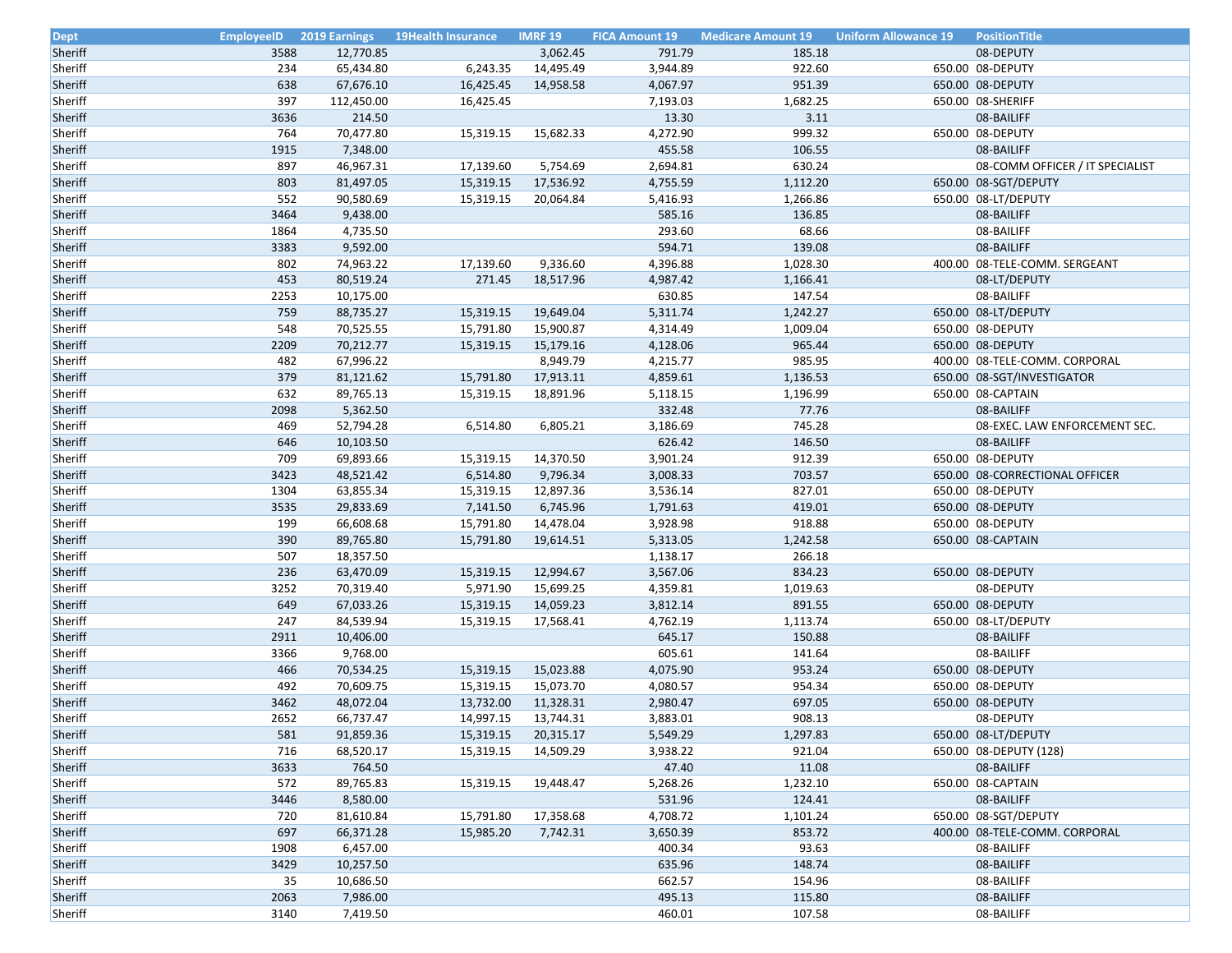| <b>Dept</b>        | <b>EmployeeID</b> |                        | <b>2019 Earnings</b> 19Health Insurance | <b>IMRF 19</b> | <b>FICA Amount 19</b> | <b>Medicare Amount 19</b> | <b>Uniform Allowance 19</b> | <b>PositionTitle</b>                              |
|--------------------|-------------------|------------------------|-----------------------------------------|----------------|-----------------------|---------------------------|-----------------------------|---------------------------------------------------|
| Sheriff            | 1805              | 8,965.00               |                                         |                | 555.83                | 129.99                    |                             | 08-BAILIFF                                        |
| Sheriff            | 3460              | 2,996.10               |                                         | 718.46         | 185.76                | 43.44                     |                             | 08-DEPUTY                                         |
| Sheriff            | 2617              | 59,978.02              | 6,243.35                                | 13,201.66      | 3,599.81              | 841.89                    |                             | 650.00 08-INVESTIGATOR                            |
| Sheriff            | 584               | 82,527.75              | 15,319.15                               | 17,322.73      | 4,693.83              | 1,097.75                  |                             | 650.00 08-SGT/DEPUTY                              |
| Sheriff            | 513               | 4,933.50               |                                         |                | 305.88                | 71.53                     |                             | 08-BAILIFF                                        |
| Sheriff            | 3637              | 126.50                 |                                         |                | 7.84                  | 1.83                      |                             | 08-BAILIFF                                        |
| Sheriff            | 1948              | 10,532.50              |                                         |                | 653.02                | 152.72                    |                             | 08-BAILIFF                                        |
| Sheriff            | 997               | 65,862.10              | 16,425.45                               | 12,773.97      | 3,713.06              | 868.38                    |                             | 650.00 08-DEPUTY                                  |
| Sheriff            | 744               | 62,957.81              | 15,319.15                               | 13,396.41      | 3,636.74              | 850.53                    |                             | 650.00 08-DEPUTY                                  |
| Sheriff            | 2810              | 9,971.50               |                                         |                | 618.24                | 144.59                    |                             | 08-BAILIFF                                        |
| Sheriff            | 31                | 81,782.26              | 15,319.15                               | 17,941.25      | 4,850.93              | 1,134.50                  |                             | 650.00 08-LT/DEPUTY                               |
| Sheriff            | 874               | 65,442.68              | 15,319.15                               | 13,391.11      | 3,636.29              | 850.42                    |                             | 650.00 08-DEPUTY                                  |
| Sheriff            | 2362              | 6,237.00               |                                         |                | 386.69                | 90.44                     |                             | 08-BAILIFF                                        |
| Sheriff            | 587               | 77,307.73              | 15,730.15                               | 16,035.34      | 4,371.27              | 1,022.32                  |                             | 650.00 08-SGT/DEPUTY                              |
| Sheriff            | 3463              | 50,091.92              | 13,732.00                               | 11,229.17      | 3,085.98              | 721.73                    |                             | 650.00 08-DEPUTY                                  |
| Sheriff            | 1760              | 73,260.76              | 15,319.15                               | 15,917.34      | 4,542.17              | 1,062.29                  |                             | 650.00 08-SGT/DEPUTY                              |
| Sheriff            | 694               | 8,717.50               |                                         |                | 540.48                | 126.40                    |                             | 08-BAILIFF                                        |
| Sheriff            | 498               | 81,509.56              | 15,319.15                               | 17,942.24      | 4,863.74              | 1,137.50                  |                             | 650.00 08-SGT/DEPUTY                              |
| Sheriff            | 2705              | 57,099.68              | 6,514.80                                | 7,274.07       | 3,431.09              | 802.43                    |                             | 400.00 08-TELE-COMM. CORPORAL                     |
| Sheriff            | 2179              | 66,273.48              | 15,319.15                               | 14,905.49      | 4,036.64              | 944.06                    |                             | 650.00 08-DEPUTY                                  |
| Sheriff            | 745               | 67,965.49              | 16,425.45                               | 14,871.46      | 4,037.42              | 944.23                    |                             | 650.00 08-DEPUTY (128)                            |
| Sheriff            | 524               | 72,954.04              | 15,791.80                               | 16,005.74      | 4,342.82              | 1,015.66                  |                             | 650.00 08-DEPUTY (128)                            |
| Sheriff            | 2457              | 14,995.67              | 814.35                                  | 3,055.52       | 913.32                | 213.60                    |                             | 08-DEPUTY                                         |
| Sheriff            | 1763              | 71,211.92              | 6,243.35                                | 15,336.70      | 4,373.98              | 1,022.95                  |                             | 650.00 08-DEPUTY                                  |
| Sheriff            | 244               | 2,970.00               |                                         |                | 184.14                | 43.07                     |                             | 08-BAILIFF                                        |
| Sheriff            | 130               | 46,837.27              | 16,478.40                               | 5,437.14       | 2,546.09              | 595.46                    |                             | 08-WARRANT / ID SPECIALIST                        |
| Sheriff            | 620               | 85,687.26              | 15,319.15                               | 18,561.25      | 5,054.01              | 1,181.99                  |                             | 650.00 08-SGT/DEPUTY                              |
|                    | 517               |                        |                                         |                |                       | 967.25                    |                             |                                                   |
| Sheriff            | 396               | 66,706.56<br>67,744.33 |                                         | 15,239.42      | 4,135.81              | 982.29                    |                             | 650.00 08-DEPUTY (128)                            |
| Sheriff<br>Sheriff | 1070              | 62,256.26              |                                         | 8,916.32       | 4,200.15<br>3,562.66  | 833.21                    |                             | 400.00 08-TELE-COMM. CORPORAL<br>650.00 08-DEPUTY |
| Sheriff            | 3405              | 50,581.40              | 15,319.15                               | 12,923.38      |                       | 712.84                    |                             |                                                   |
|                    | 626               |                        | 6,243.35                                | 10,755.37      | 3,048.00              | 961.63                    |                             | 650.00 08-DEPUTY                                  |
| Sheriff            |                   | 73,302.50              | 15,319.15                               | 15,168.54      | 4,111.76              |                           |                             | 650.00 08-DEPUTY                                  |
| Sheriff            | 361               | 78,988.91              | 6,514.80                                | 10,220.37      | 4,810.76              | 1,125.10                  |                             | 400.00 08-TELE-COMM. SERGEANT                     |
| Sheriff            | 854               | 67,692.98              | 15,319.15                               | 14,202.84      | 3,870.73              | 905.26                    |                             | 650.00 08-DEPUTY                                  |
| Sheriff            | 3517              | 30,661.07              | 3,800.30                                | 3,962.21       | 1,880.19              | 439.72                    |                             | 400.00 08-TELE-COMM. CORPORAL                     |
| Sheriff            | 750               | 114,540.70             | 10,791.55                               | 26,099.72      | 6,918.21              | 1,617.96                  |                             | 08-DEPUTY                                         |
| Sheriff            | 2014              | 61,613.23              | 6,243.35                                | 13,815.49      | 3,762.73              | 880.00                    |                             | 650.00 08-DEPUTY                                  |
| Sheriff            | 773               | 67,351.93              | 15,319.15                               | 14,016.70      | 3,804.19              | 889.69                    |                             | 650.00 08-DEPUTY                                  |
| Sheriff            | 402               | 70,247.48              |                                         | 16,006.81      | 4,355.35              | 1,018.60                  |                             | 650.00 08-SGT/DEPUTY                              |
| Sheriff            | 2889              | 9,669.00               |                                         |                | 599.48                | 140.20                    |                             | 08-BAILIFF                                        |
| Sheriff            | 2553              | 58,219.05              | 6,514.80                                | 7,326.30       | 3,455.57              | 808.16                    |                             | 400.00 08-TELE-COMM. CORPORAL                     |
| Sheriff            | 1320              | 26,145.00              |                                         |                | 1,620.99              | 379.10                    |                             | 08-EMA SERVICE                                    |
| Sheriff            | 2597              | 59,856.79              | 16,425.45                               | 12,663.95      | 3,473.33              | 812.32                    |                             | 650.00 08-DEPUTY                                  |
| Sheriff            | 679               | 75,530.02              | 16,478.40                               | 17,190.82      | 4,484.96              | 1,048.91                  |                             | 650.00 08-DEPUTY                                  |
| Sheriff            | 1958              | 66,948.22              | 6,243.35                                | 14,447.98      | 4,064.23              | 950.51                    |                             | 650.00 08-DEPUTY                                  |
| Sheriff            | 3200              | 45,779.16              | 6,514.80                                | 5,956.13       | 2,813.96              | 658.11                    |                             | 400.00 08-TELE-COMM. CORPORAL                     |
| Sheriff            | 116               | 10,131.00              |                                         |                | 628.12                | 146.90                    |                             | 08-BAILIFF                                        |
| Sheriff            | 2614              | 62,541.25              | 15,791.80                               | 13,219.73      | 3,767.15              | 881.04                    |                             | 650.00 08-DEPUTY                                  |
| Sheriff            | 3565              | 3,897.50               |                                         |                | 241.65                | 56.52                     |                             | 08-BAILIFF                                        |
| Sheriff            | 292               | 93,487.20              | 15,319.15                               | 20,611.99      | 5,581.47              | 1,305.35                  |                             | 650.00 08-CAPTAIN/CHIEF DEPUTY                    |
| Sheriff            | 619               | 79,615.90              | 15,791.80                               | 17,197.09      | 4,678.84              | 1,094.25                  |                             | 650.00 08-SGT/DEPUTY                              |
| Sheriff            | 841               | 46,585.60              |                                         | 6,167.96       | 2,888.31              | 675.49                    |                             | 08-INVESTIGATION SPECIALIST                       |
| Sheriff            | 2684              | 61,146.53              | 15,791.80                               | 12,546.38      | 3,477.94              | 813.39                    |                             | 650.00 08-DEPUTY                                  |
| Sheriff            | 616               | 40,993.60              | 16,478.40                               | 4,858.15       | 2,274.95              | 532.04                    |                             | 08-CLERICAL SPECIALIST II                         |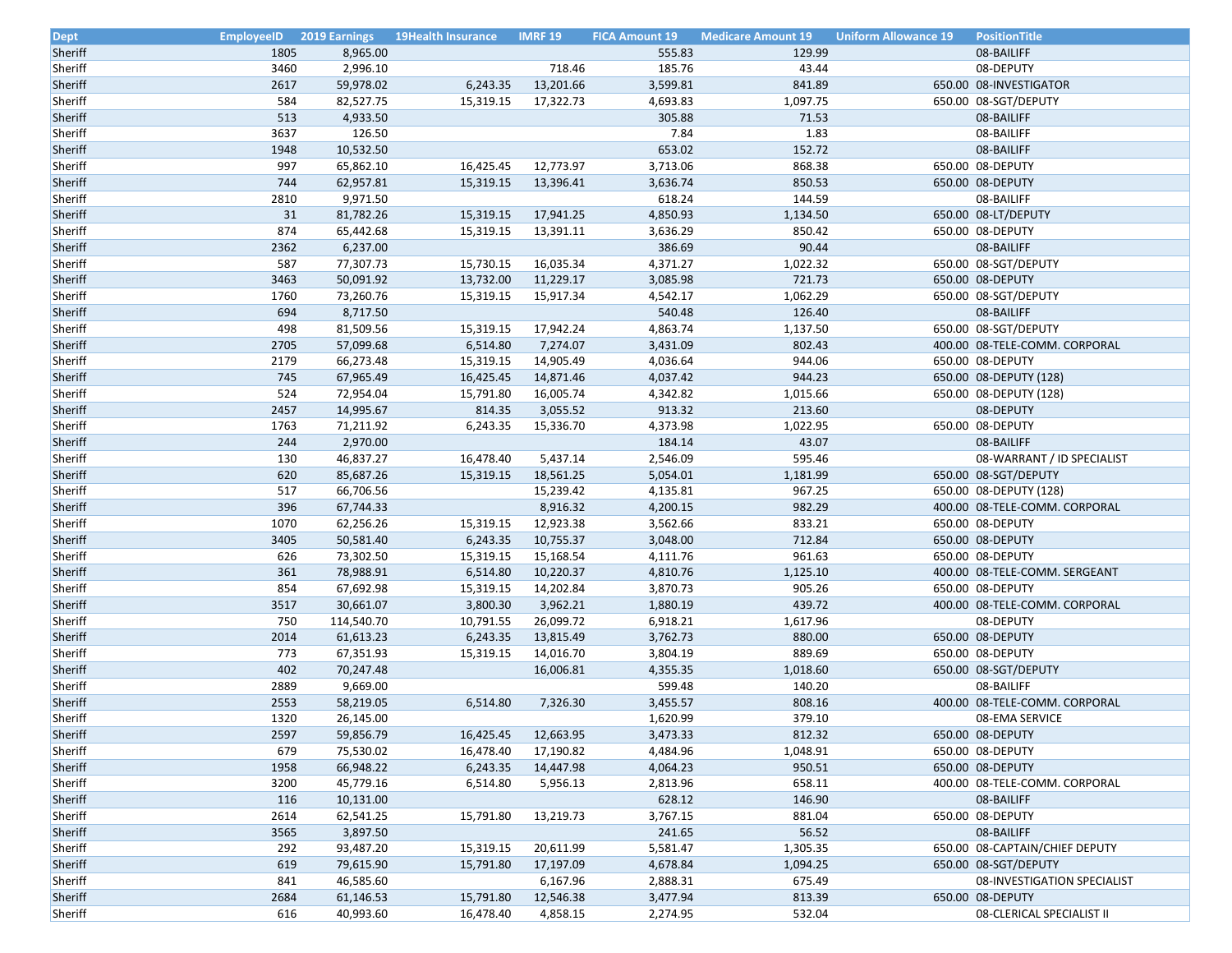| Dept                             | <b>EmployeeID</b> | <b>2019 Earnings</b> | 19Health Insurance | <b>IMRF 19</b> | <b>FICA Amount 19</b> | <b>Medicare Amount 19</b> | <b>Uniform Allowance 19</b><br><b>PositionTitle</b> |
|----------------------------------|-------------------|----------------------|--------------------|----------------|-----------------------|---------------------------|-----------------------------------------------------|
| Sheriff                          | 3528              | 34,699.02            | 2,985.95           | 7,497.89       | 2,108.55              | 493.13                    | 650.00 08-DEPUTY                                    |
| Sheriff                          | 2888              | 7,260.00             |                    |                | 450.12                | 105.27                    | 08-BAILIFF                                          |
| Sheriff                          | 790               | 71,264.59            | 15,791.80          | 15,624.41      | 4,234.25              | 990.27                    | 650.00 08-DEPUTY                                    |
| Sheriff                          | 1964              | 7,430.50             |                    |                | 460.70                | 107.75                    | 08-BAILIFF                                          |
| Sheriff                          | 15                | 67,289.80            | 6,514.80           | 8,780.02       | 4,136.31              | 967.37                    | 400.00 08-TELE-COMM. CORPORAL                       |
| Sheriff/Correctional Institution | 628               | 60,337.96            | 16,478.40          | 7,572.87       | 3,571.02              | 835.16                    | 400.00 08-CORRECTIONAL OFFICER                      |
| Sheriff/Correctional Institution | 335               | 95,891.82            | 15,985.20          | 12,173.02      | 5,725.16              | 1,338.95                  | 400.00 08-SGT/CORRECTIONAL OFFICER                  |
| Sheriff/Correctional Institution | 704               | 61,884.16            | 15,985.20          | 7,505.73       | 3,539.59              | 827.81                    | 400.00 08-CORRECTIONAL OFFICER                      |
| Sheriff/Correctional Institution | 1071              | 61,116.49            | 15,985.20          | 7,279.26       | 3,433.53              | 803.00                    | 400.00 08-CORRECTIONAL OFFICER                      |
| Sheriff/Correctional Institution | 282               | 66,909.04            | 15,985.20          | 8,229.52       | 3,878.50              | 907.07                    | 400.00 08-SGT/CORRECTIONAL OFFICER                  |
| Sheriff/Correctional Institution | 676               | 67,261.54            | 15,985.20          | 8,058.84       | 3,798.59              | 888.38                    | 400.00 08-CORRECTIONAL OFFICER                      |
| Sheriff/Correctional Institution | 71                | 1,517.96             | 686.60             | 179.24         | 83.93                 | 19.63                     | 08-LT/CORRECTIONAL OFFICER                          |
| Sheriff/Correctional Institution | 398               | 62,514.18            | 6,514.80           | 8,047.82       | 3,793.42              | 887.17                    | 400.00 08-CORRECTIONAL OFFICER                      |
| Sheriff/Correctional Institution | 564               | 7,576.99             |                    | 1,003.19       | 469.77                | 109.86                    | 08-CORRECTIONAL OFFICER                             |
| Sheriff/Correctional Institution | 425               | 76,829.03            | 16,478.40          | 9,597.48       | 4,519.07              | 1,056.88                  | 400.00 08-LT/CORRECTIONAL OFFICER                   |
| Sheriff/Correctional Institution | 301               | 62,175.54            | 6,514.80           | 8,056.79       | 3,797.59              | 888.15                    | 400.00 08-CORRECTIONAL OFFICER                      |
| Sheriff/Correctional Institution | 996               | 2,511.89             |                    | 332.57         | 155.74                | 36.42                     | 08-CORRECTIONAL OFFICER                             |
| Sheriff/Correctional Institution | 799               | 72,508.47            | 16,478.40          | 8,914.20       | 4,199.11              | 982.06                    | 400.00 08-SGT/CORRECTIONAL OFFICER                  |
| Sheriff/Correctional Institution | 2685              | 50,532.27            | 15,985.20          | 5,788.05       | 2,735.19              | 639.68                    | 400.00 08-CORRECTIONAL OFFICER                      |
| Sheriff/Correctional Institution | 3236              | 13,546.63            | 2,856.60           | 1,784.40       | 835.60                | 195.42                    | 08-CORRECTIONAL OFFICER                             |
| Sheriff/Correctional Institution | 3318              | 48,610.50            | 6,514.80           | 5,657.59       | 2,674.14              | 625.40                    | 400.00 08-CORRECTIONAL OFFICER                      |
| Sheriff/Correctional Institution | 636               | 60,456.15            | 6,514.80           | 7,777.16       | 3,666.65              | 857.53                    | 400.00 08-CORRECTIONAL OFFICER                      |
| Sheriff/Correctional Institution | 399               | 63,075.93            | 15,985.20          | 7,715.01       | 3,637.57              | 850.72                    | 400.00 08-CORRECTIONAL OFFICER                      |
| Sheriff/Correctional Institution | 770               | 59,495.20            | 6,514.80           | 7,490.91       | 3,532.67              | 826.19                    | 400.00 08-CORRECTIONAL OFFICER                      |
| Sheriff/Correctional Institution | 3499              | 33,359.74            | 11,426.40          | 4,121.14       | 1,954.64              | 457.13                    | 400.00 08-CORRECTIONAL OFFICER                      |
| Sheriff/Correctional Institution | 2776              | 53,244.99            | 6,514.80           | 6,808.88       | 3,213.25              | 751.49                    | 400.00 08-CORRECTIONAL OFFICER                      |
| Sheriff/Correctional Institution | 3507              | 32,259.20            |                    | 4,218.17       | 2,000.07              | 467.76                    | 400.00 08-CORRECTIONAL OFFICER                      |
| Sheriff/Correctional Institution | 3536              | 25,061.31            | 2,714.50           | 3,215.39       | 1,530.51              | 357.94                    | 400.00 08-CORRECTIONAL OFFICER                      |
| Sheriff/Correctional Institution | 3472              | 42,657.59            | 13,045.40          | 5,191.77       | 2,456.00              | 574.39                    | 400.00 08-CORRECTIONAL OFFICER                      |
| Sheriff/Correctional Institution | 2733              | 49,897.04            | 15,985.20          | 5,759.87       | 2,721.99              | 636.59                    | 400.00 08-CORRECTIONAL OFFICER                      |
| Sheriff/Correctional Institution | 27                | 76,174.78            | 17,139.60          | 9,737.55       | 4,584.68              | 1,072.22                  | 400.00 08-SGT/CORRECTIONAL OFFICER                  |
| Sheriff/Correctional Institution | 421               | 65,333.35            | 17,139.60          | 8,202.63       | 3,865.94              | 904.13                    | 400.00 08-CORRECTIONAL OFFICER                      |
| Sheriff/Correctional Institution | 2756              | 49,319.30            | 6,514.80           | 6,292.05       | 2,971.24              | 694.88                    | 400.00 08-CORRECTIONAL OFFICER                      |
| Sheriff/Correctional Institution | 3392              | 46,937.86            | 6,514.80           | 6,161.62       | 2,910.15              | 680.60                    | 400.00 08-CORRECTIONAL OFFICER                      |
| Sheriff/Correctional Institution | 79                | 59,569.96            | 6,514.80           | 7,811.86       | 3,682.94              | 861.34                    | 400.00 08-CORRECTIONAL OFFICER                      |
| Sheriff/Correctional Institution | 274               | 64,661.24            |                    | 8,508.22       | 4,009.00              | 937.59                    | 400.00 08-CORRECTIONAL OFFICER                      |
| Sheriff/Correctional Institution | 662               | 86,923.13            | 17,139.60          | 11,180.31      | 5,260.30              | 1,230.23                  | 400.00 08-LT/CORRECTIONAL OFFICER                   |
| Sheriff/Correctional Institution | 142               | 74,578.33            | 6,514.80           | 9,614.17       | 4,526.90              | 1,058.71                  | 400.00 08-CORRECTIONAL OFFICER                      |
| Sheriff/Correctional Institution | 3207              | 50,032.34            |                    | 6,571.31       | 3,102.01              | 725.46                    | 400.00 08-CORRECTIONAL OFFICER                      |
| Sheriff/Correctional Institution | 618               | 62,240.67            | 6,514.80           | 7,854.51       | 3,702.89              | 866.00                    | 400.00 08-CORRECTIONAL OFFICER                      |
| Sheriff/Correctional Institution | 3235              | 47,360.28            | 6,514.80           | 6,217.54       | 2,936.33              | 686.73                    | 400.00 08-CORRECTIONAL OFFICER                      |
| Sheriff/Correctional Institution | 3584              | 13,601.96            |                    | 1,800.90       | 843.33                | 197.23                    | 08-CORRECTIONAL OFFICER                             |
| Sheriff/Correctional Institution | 563               | 60,599.86            |                    | 7,846.33       | 3,699.10              | 865.11                    | 400.00 08-CORRECTIONAL OFFICER                      |
| Sheriff/Correctional Institution | 111               | 68,270.89            | 15,985.20          | 8,545.81       | 4,026.63              | 941.71                    | 400.00 08-CORRECTIONAL OFFICER                      |
| Sheriff/Correctional Institution | 3398              | 45,452.39            |                    | 5,964.92       | 2,818.05              | 659.06                    | 400.00 08-CORRECTIONAL OFFICER                      |
| Sheriff/Correctional Institution | 51                | 59,394.27            | 15,985.20          | 7,186.78       | 3,390.22              | 792.87                    | 400.00 08-CORRECTIONAL OFFICER                      |
| Sheriff/Correctional Institution | 973               | 69,371.34            | 16,478.40          | 8,614.49       | 4,058.78              | 949.23                    | 400.00 08-SGT/CORRECTIONAL OFFICER                  |
| Sheriff/Correctional Institution | 140               | 72,698.29            | 6,514.80           | 9,387.47       | 4,420.73              | 1,033.88                  | 400.00 08-CORRECTIONAL OFFICER                      |
| Sheriff/Correctional Institution | 2110              | 49,070.03            | 15,985.20          | 5,543.59       | 2,620.72              | 612.91                    | 400.00 08-CORRECTIONAL OFFICER                      |
| Sheriff/Correctional Institution | 296               | 71,471.55            | 16,478.40          | 9,016.64       | 4,247.08              | 993.27                    | 400.00 08-SGT/CORRECTIONAL OFFICER                  |
| Sheriff/Correctional Institution | 3481              | 36,559.28            | 12,854.70          | 4,504.91       | 2,134.34              | 499.16                    | 400.00 08-CORRECTIONAL OFFICER                      |
| Sheriff/Correctional Institution | 1931              | 9,127.98             | 1,332.10           | 1,157.74       | 542.14                | 126.79                    | 08-CORRECTIONAL OFFICER                             |
| Sheriff/Correctional Institution | 789               | 59,802.18            | 6,514.80           | 7,720.40       | 3,640.05              | 851.30                    | 400.00 08-CORRECTIONAL OFFICER                      |
| Sheriff/Correctional Institution | 3067              | 47,844.20            | 6,514.80           |                | 2,966.34              | 693.75                    | 400.00 08-CORRECTIONAL OFFICER                      |
|                                  |                   |                      |                    | 6,281.58       |                       |                           |                                                     |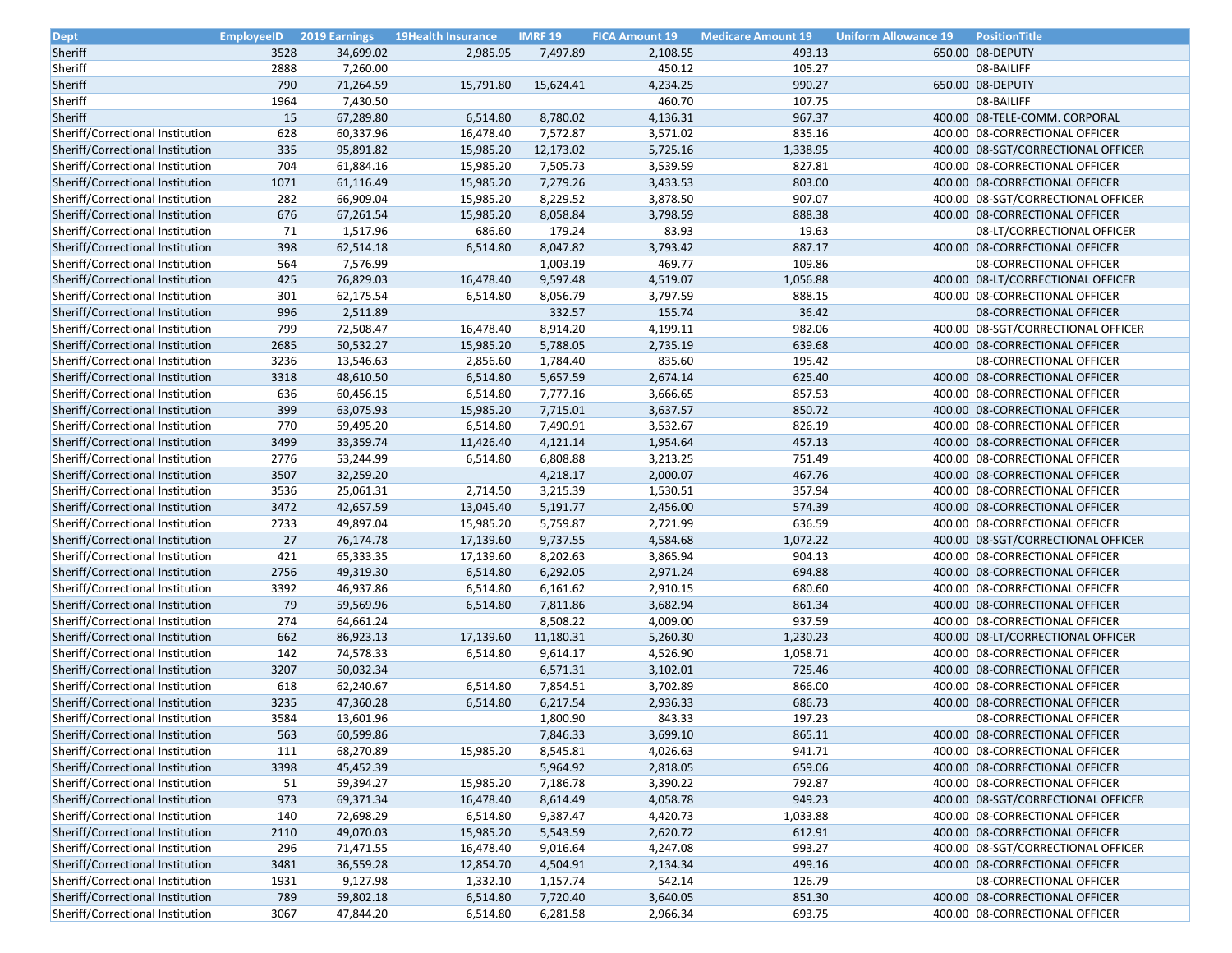| Dept                                 | <b>EmployeeID</b> | <b>2019 Earnings</b> | <b>19Health Insurance</b> | <b>IMRF 19</b> | <b>FICA Amount 19</b> | <b>Medicare Amount 19</b> | <b>Uniform Allowance 19</b> | <b>PositionTitle</b>                 |
|--------------------------------------|-------------------|----------------------|---------------------------|----------------|-----------------------|---------------------------|-----------------------------|--------------------------------------|
| Sheriff/Correctional Institution     | 2687              | 48,648.25            | 15,985.20                 | 6,189.52       | 2,923.19              | 683.65                    |                             | 400.00 08-CORRECTIONAL OFFICER       |
| Sheriff/Correctional Institution     | 43                | 75,184.55            | 17,139.60                 | 9,544.35       | 4,494.22              | 1,051.06                  |                             | 400.00 08-CORRECTIONAL OFFICER (ISO) |
| Sheriff/Correctional Institution     | 801               | 57,974.00            | 16,478.40                 | 7,622.80       | 3,594.39              | 840.63                    |                             | 400.00 08-CORRECTIONAL OFFICER       |
| Sheriff/Correctional Institution     | 738               | 72,028.43            | 16,416.75                 | 8,869.07       | 4,177.98              | 977.11                    |                             | 400.00 08-CORRECTIONAL OFFICER       |
| Sheriff/Correctional Institution     | 734               | 70,214.94            | 16,108.50                 | 8,590.21       | 4,047.41              | 946.57                    |                             | 400.00 08-CORRECTIONAL OFFICER       |
| Sheriff/Correctional Institution     | 183               | 62,766.64            | 14,483.40                 | 7,780.60       | 3,668.28              | 857.91                    |                             | 400.00 08-CORRECTIONAL OFFICER       |
| Sheriff/Correctional Institution     | 543               | 63,009.94            | 15,985.20                 | 7,861.37       | 3,706.10              | 866.75                    |                             | 400.00 08-CORRECTIONAL OFFICER       |
| Sheriff/Correctional Institution     | 1759              | 1,421.00             |                           | 159.45         | 74.67                 | 17.46                     |                             | 08-CORRECTIONAL OFFICER              |
| Sheriff/Correctional Institution     | 3465              | 43,488.07            | 4,886.10                  | 5,572.79       | 2,634.41              | 616.11                    |                             | 400.00 08-CORRECTIONAL OFFICER       |
| Sheriff/Correctional Institution     | 3395              | 47,480.03            | 6,514.80                  | 6,211.16       | 2,933.36              | 686.03                    |                             | 400.00 08-CORRECTIONAL OFFICER       |
| Sheriff/Correctional Institution     | 706               | 59,305.98            | 15,985.20                 | 7,027.14       | 3,315.43              | 775.39                    |                             | 400.00 08-CORRECTIONAL OFFICER       |
| Sheriff/Correctional Institution     | 2576              | 53,166.07            | 6,514.80                  | 6,811.92       | 3,214.66              | 751.81                    |                             | 400.00 08-CORRECTIONAL OFFICER       |
| Sheriff/Correctional Institution     | 297               | 97,570.31            | 15,985.20                 | 12,230.62      | 5,752.13              | 1,345.25                  |                             | 400.00 08-LT/CORRECTIONAL OFFICER    |
| Sheriff/Correctional Institution     | 3523              | 28,974.00            | 9,201.30                  | 3,562.02       | 1,692.81              | 395.90                    |                             | 400.00 08-CORRECTIONAL OFFICER       |
| Sheriff/Facilities/Maintenance       | 2562              | 28,708.25            | 17,139.60                 | 3,748.05       | 1,779.91              | 416.27                    |                             | 400.00 08-GENERAL SERVICE WORKER I   |
| Sheriff/Facilities/Maintenance       | 3611              | 3,958.17             | 271.45                    | 518.96         | 243.02                | 56.84                     |                             | 08-GENERAL SERVICE WORKER I          |
| Sheriff/Facilities/Maintenance       | 337               | 56,197.52            | 17,139.60                 | 6,851.93       | 3,233.40              | 756.19                    |                             | 400.00 08-MAINTENANCE MECHANIC       |
| Sheriff/Facilities/Maintenance       | 364               | 60,374.97            | 16,478.40                 | 7,371.26       | 3,476.59              | 813.07                    |                             | 400.00 08-SUPERVISOR                 |
| Sheriff/Facilities/Maintenance       | 3257              | 32,720.16            | 6,514.80                  | 4,279.13       | 2,028.65              | 474.44                    |                             | 400.00 08-GENERAL SERVICE WORKER II  |
| Sheriff/Facilities/Maintenance       | 3341              | 33,840.41            | 6,514.80                  | 4,427.52       | 2,098.11              | 490.68                    |                             | 400.00 08-GENERAL SERVICE WORKER III |
| Sheriff/Facilities/Maintenance       | 1025              | 17,074.08            | 2,171.60                  | 2,196.68       | 1,028.68              | 240.57                    |                             | 08-GENERAL SERVICE WORKER I          |
| Sheriff/Facilities/Maintenance       | 506               | 43,280.80            | 6,514.80                  | 5,385.71       | 2,546.80              | 595.62                    |                             | 400.00 08-GENERAL SERVICE WORKER II  |
| Sheriff/Facilities/Maintenance       | 3271              | 33,830.29            | 17,139.60                 | 4,426.23       | 2,097.48              | 490.54                    |                             | 400.00 08-GENERAL SERVICE WORKER III |
| Sheriff/Facilities/Maintenance       | 2466              | 48,383.79            | 6,514.80                  | 6,220.17       | 2,937.58              | 687.02                    |                             | 400.00 08-MAINTENANCE MECHANIC       |
| Sheriff/Facilities/Maintenance       | 333               | 37,362.69            | 6,514.80                  | 4,771.41       | 2,259.20              | 528.36                    |                             | 400.00 08-GENERAL SERVICE WORKER II  |
| Sheriff/Facilities/Maintenance       | 2571              | 35,262.52            | 16,478.40                 | 4,399.65       | 2,085.09              | 487.64                    |                             | 400.00 08-GENERAL SERVICE WORKER II  |
| Sheriff/Facilities/Maintenance       | 663               | 41,747.27            | 6,514.80                  | 5,222.34       | 2,470.32              | 577.73                    |                             | 400.00 08-GENERAL SERVICE WORKER II  |
| State's Attorney                     | 85                | 49,648.32            | 17,139.60                 | 6,016.96       | 2,817.63              | 658.96                    |                             | 09-VICTIMS WITNESS ASSISTANT         |
| <b>State's Attorney</b>              | 458               | 69,983.73            | 6,514.80                  | 9,058.84       | 4,242.03              | 992.08                    |                             | 09-OFFICE MANAGER                    |
| State's Attorney                     | 675               | 111,322.21           | 15,985.20                 | 14,104.31      | 6,604.75              | 1,544.66                  |                             | 09-ASST STATES ATTORNEY (127)        |
| <b>State's Attorney</b>              | 2680              | 39,572.04            | 17,139.60                 | 4,861.47       | 2,276.52              | 532.41                    |                             | 09-LEGAL ASSISTANT II                |
| State's Attorney                     | 2682              | 35,988.41            |                           | 4,764.86       | 2,231.28              | 521.83                    |                             | 09-LEGAL ASSISTANT I                 |
| State's Attorney                     | 3372              | 77,536.10            | 15,985.20                 | 8,511.42       | 3,985.73              | 932.14                    |                             | 09-ASSISTANT STATES ATTORNEY         |
| State's Attorney                     | 541               | 110,910.51           | 16,478.40                 | 14,132.34      | 6,617.89              | 1,547.73                  |                             | 09-ASSISTANT STATES ATTORNEY         |
| <b>State's Attorney</b>              | 14                | 48,380.43            | 17,139.60                 | 5,849.23       | 2,739.02              | 640.58                    |                             | 09-LEGAL ASSISTANT I                 |
| State's Attorney                     | 248               | 120,779.84           | 15,985.20                 | 15,356.61      | 7,191.12              | 1,681.80                  |                             | 09-CIVIL DIVISION CHIEF              |
| <b>State's Attorney</b>              | 2965              | 65,244.68            | 6,514.80                  | 8,453.60       | 3,958.62              | 925.80                    |                             | 09-ASSISTANT STATES ATTORNEY         |
| State's Attorney                     | 635               | 47,104.73            | 15,985.20                 | 5,808.57       | 2,719.99              | 636.12                    |                             | 09-LEGAL ASSISTANT II                |
| <b>State's Attorney</b>              | 2879              | 66,455.25            | 6,514.80                  | 8,613.85       | 4,033.67              | 943.35                    |                             | 09-ASSISTANT STATES ATTORNEY         |
| State's Attorney                     | 459               | 59,720.87            | 6,514.80                  | 7,722.13       | 3,616.13              | 845.71                    |                             | 09-MISDEMEANOR PARALEGAL             |
| <b>State's Attorney</b>              | 3112              | 73,492.61            | 6,514.80                  | 9,536.35       | 4,465.69              | 1,044.39                  |                             | 09-ASSISTANT STATES ATTORNEY         |
| State's Attorney                     | 2747              | 35,240.40            | 15,985.20                 | 3,878.61       | 1,816.24              | 424.77                    |                             | 09-LEGAL ASSISTANT I                 |
|                                      | 510               | 66,178.29            | 16,478.40                 | 8,761.97       | 4,103.05              | 959.59                    |                             | 09-EXECUTIVE SECRETARY               |
| State's Attorney<br>State's Attorney | 316               | 71,583.01            | 16,478.40                 | 8,960.24       | 4,195.90              | 981.30                    |                             | 09-FELONY PARALEGAL                  |
| <b>State's Attorney</b>              | 712               | 109,346.32           | 13,732.00                 | 14,193.96      | 6,646.74              | 1,554.48                  |                             |                                      |
|                                      |                   |                      |                           |                |                       |                           |                             | 09-ASSISTANT STATES ATTORNEY         |
| State's Attorney                     | 2176              | 63,486.98            | 4,662.35                  | 7,353.99       | 3,837.11              | 897.39                    |                             | 09-STATE'S ATTORNEY                  |
| <b>State's Attorney</b>              | 1957              | 99,813.98            | 16,437.30                 | 12,267.40      | 5,744.58              | 1,343.49                  |                             | 09-ASSISTANT STATES ATTORNEY         |
| State's Attorney                     | 3557              | 79,855.76            | 5,492.80                  | 10,424.65      | 4,881.65              | 1,141.68                  |                             | 09-STATE'S ATTORNEY                  |
| <b>State's Attorney</b>              | 748               | 39,630.85            | 15,985.20                 | 4,413.73       | 2,066.89              | 483.38                    |                             | 09-LEGAL ASSISTANT II                |
| State's Attorney                     | 737               | 100,025.53           | 17,139.60                 | 11,955.23      | 5,598.36              | 1,309.30                  |                             | 09-ASSISTANT STATES ATTORNEY         |
| <b>State's Attorney</b>              | 3360              | 90,140.32            |                           | 11,934.60      | 5,588.70              | 1,307.04                  |                             | 09-ASSISTANT STATES ATTORNEY         |
| State's Attorney                     | 2460              | 75,259.95            | 6,514.80                  | 9,779.52       | 4,579.56              | 1,071.02                  |                             | 09-ASST STATES ATTORNEY (127)        |
| <b>State's Attorney</b>              | 2315              | 82,675.82            | 14,483.40                 | 10,595.23      | 4,961.48              | 1,160.34                  |                             | 09-DRUG PROSECUTOR                   |
| State's Attorney                     | 3459              | 31,376.40            | 5,429.00                  | 4,154.21       | 1,945.34              | 454.96                    |                             | 09-VICTIMS ASSISTANT                 |